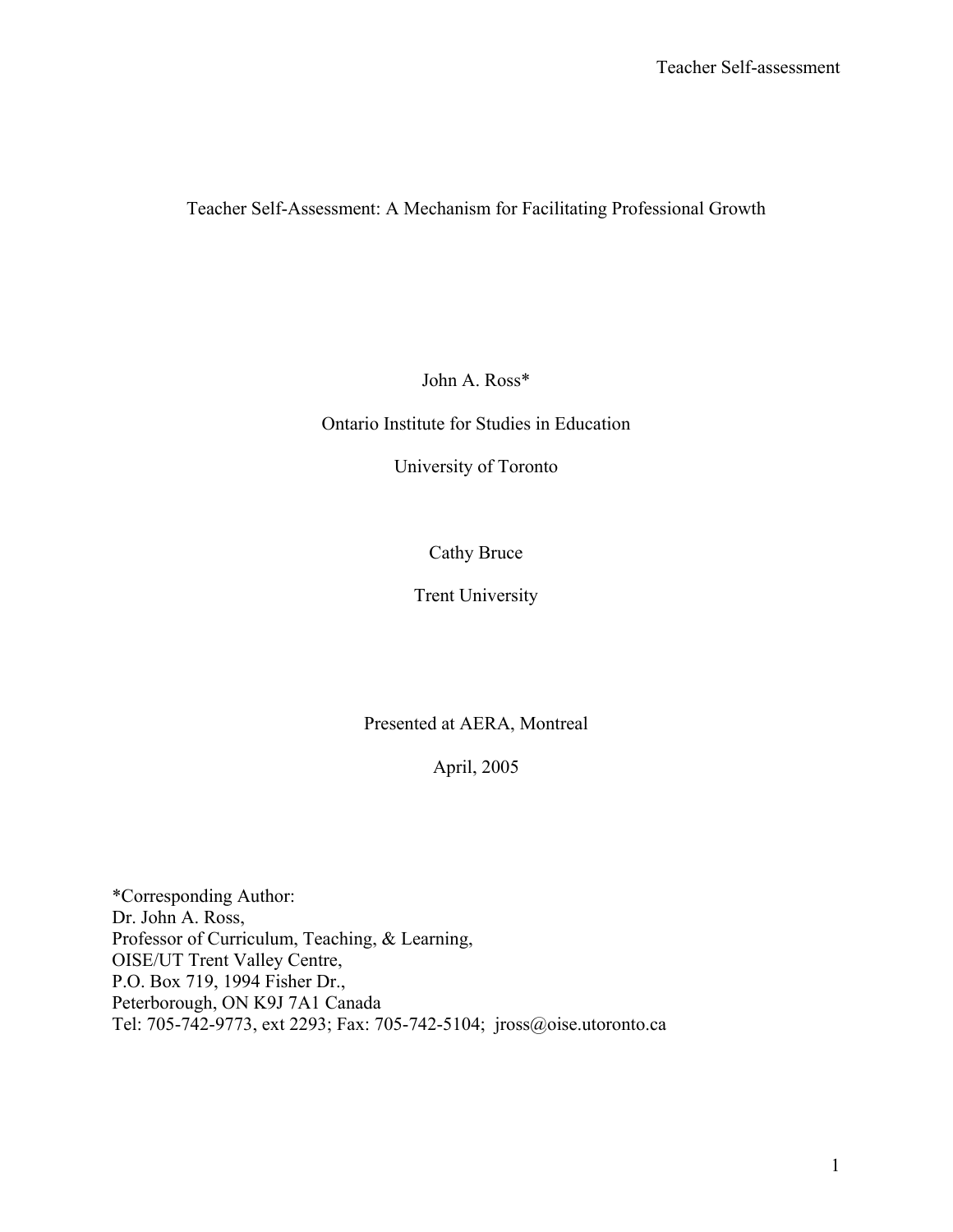Teacher Self-Assessment: A Mechanism for Facilitating Professional Growth

### *Abstract*

 *Self-assessment is a powerful technique for improving achievement. In this article we outline a theory of teacher change that links self-assessment by teachers to their professional growth. This theory provides avenues for peers and change agents to influence teacher practice. We apply the theory to change in mathematics teaching and report an explanatory case study in which use of the self-assessment tool, in combination with other elements, contributed to change in the instructional practice of a grade 8 mathematics teacher. Provision of a self-assessment tool contributed to teacher growth by: 1) influencing the teacher's definition of excellence in teaching and increasing his ability to recognize mastery experiences; 2) helping the teacher select improvement goals by providing him with clear standards of teaching, opportunities to find gaps between desired and actual practices, and a menu of options for action; 3) facilitating communication with the teacher's peer, and 4) increasing the influence of external change agents on teacher practice. The study argues that providing a self-assessment tool is a constructive strategy for improving the effectiveness of in-service provided it is bundled with other professional growth strategies: peer coaching, observation by external change agents, and focused input on teaching strategies.*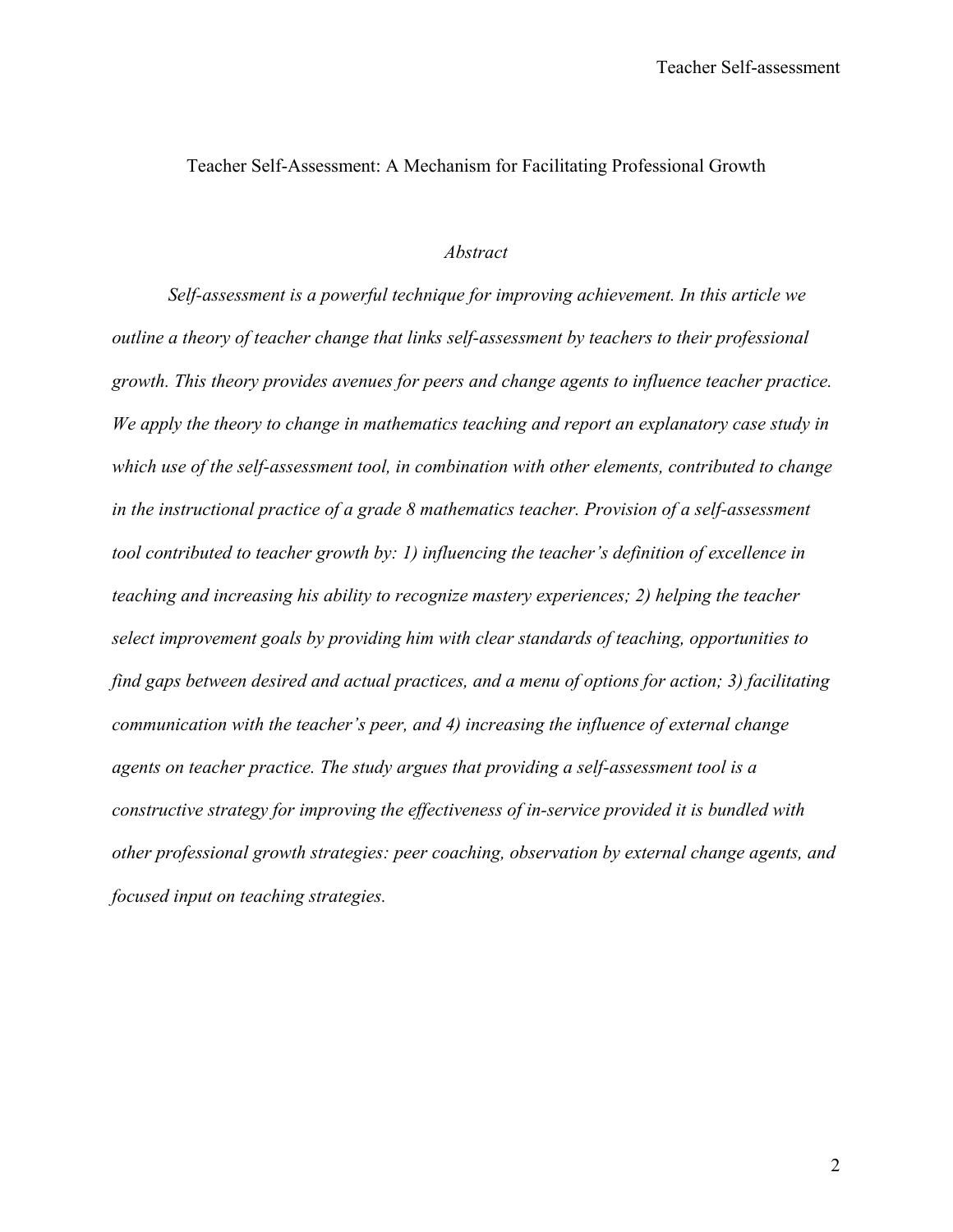Teacher Self-Assessment: A Mechanism for Facilitating Professional Growth<sup>1</sup>

 Self-assessment is a powerful technique for self-improvement. Teaching students how to self-assess contributes to more accurate self-assessment and to higher student achievement (Arter, Spandel, Culham, & Pollard, 1994; McDonald & Boud, 2003; Ross, Rolheiser, & Hogaboam-Gray, 1999; 2002-b; Ross & Starling, in press). In this article we outline a theory of teacher change in which self-assessment is a mechanism for professional growth that provides avenues for peers and change agents to influence teacher practice. Because it provides opportunities for influence, it is a hitherto neglected strategy for facilitating professional growth. We apply the theory to change in mathematics teaching and report an explanatory case study in which use of the self-assessment tool, in combination with other elements, contributed to change in a grade 8 teacher.

### *Theoretical Framework*

### *Theory of Individual Teacher Change*

<u>.</u>

We began the study with the model of teacher change in Figure 1, a model heavily influenced by social cognition theory (Bandura, 1997) and by our work on student selfassessment (particularly Ross et al., 2002-b). It proposes that teacher change occurs through reflection on experience and that self-efficacy beliefs mediate the influence of self-assessment on teacher practice.

#### Figure 1 Here

 $<sup>1</sup>$  The research was funded by the Ontario Ministry of Education and Training and by the Social</sup> Sciences and Humanities Research Council. The article does not necessarily reflect the views of the Ministry or the Council. The rubric for standards-based mathematics teaching and the selfassessment tool were created by John Ross, Doug McDougall, Anne Hogaboam-Gray, Cathy Bruce, Sonia Ben Jafaar, Jane Lee and Ann LeSage, with website design by Carolyn Brioux.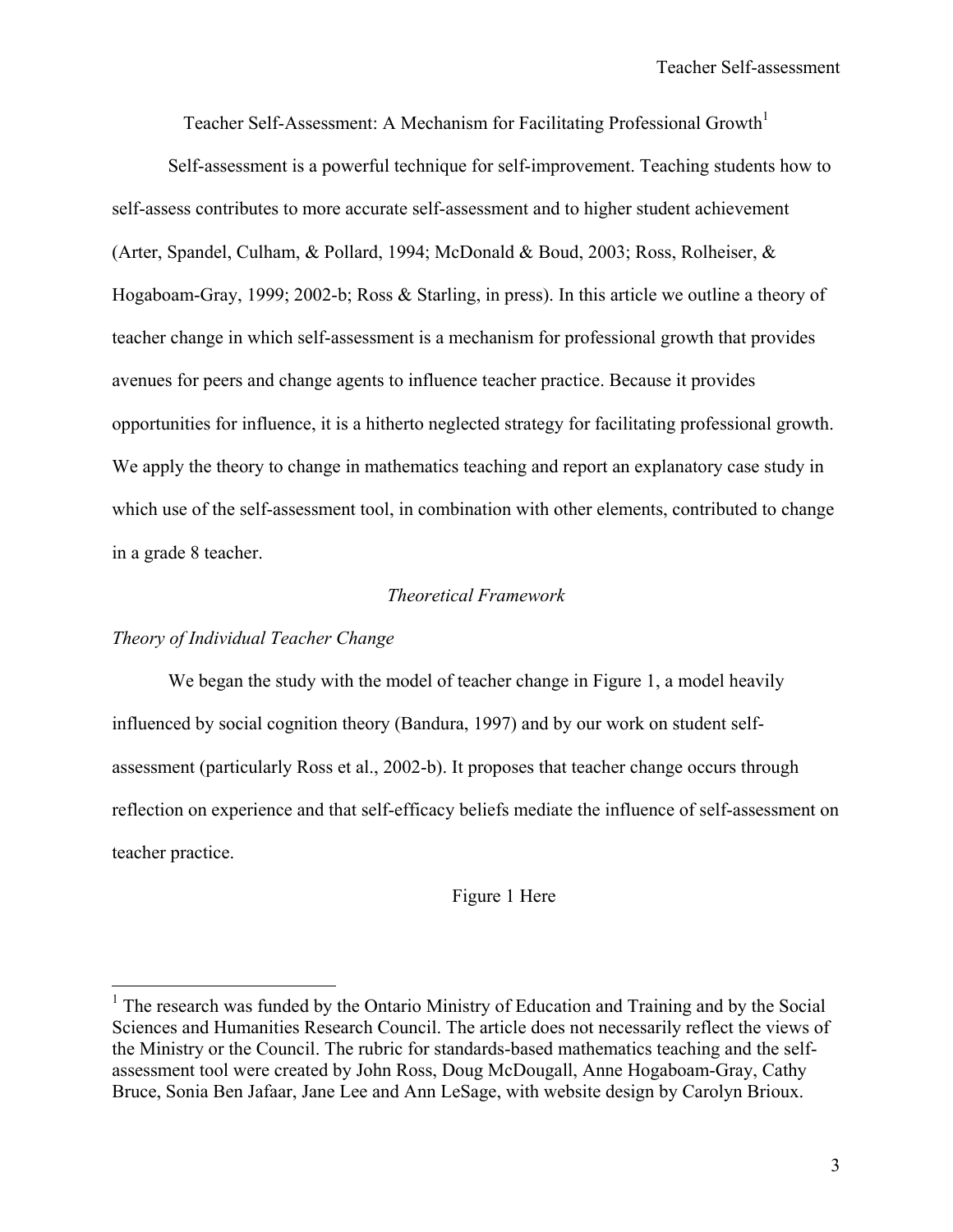At the centre of Figure 1 are teacher cognitions about their practice, particularly their perceptions of its effectiveness in bringing about student learning. The model represents selfassessment as the integration of three processes that self-regulating professionals use to observe and interpret their behavior. First, teachers produce self-observations, focusing on aspects of instruction relevant to their subjective standards of success. Second, teachers make selfjudgments in which they determine how well their general and specific goals were met. The primary data are teacher perceptions of changes in student performance gleaned from student utterances, work on classroom assignments, homework, and formal assessments. Third, are selfreactions, interpretations of the degree of goal attainment that express how satisfied teachers are with the result of their actions. These self-assessments may occur in the moment (if the duration of the moment is extended) as reflection-in-action or retrospectively as reflection-on-action.

Self-assessments contribute to teachers' beliefs about their ability to bring about student learning; i.e., teacher efficacy, a form of professional self-efficacy. Teacher efficacy is particularized to teaching specific content, to particular students, in specific instructional contexts. Teacher efficacy is an expectancy about future performance that is based on past experience. Teachers who perceive they have been successful, regardless of the accuracy of their judgment, expect to be successful in the future. Of the four sources of teacher efficacy information identified by Bandura (1997), the most powerful is mastery experience—being successful in the classroom. Teachers become confident about their future performance when they believe that through their own actions they have helped children learn.

Teacher efficacy influences goal setting and effort expenditure. Teachers who anticipate that they will be successful set higher goals for themselves and their students. Teacher efficacy consistently predicts willingness to try out new teaching ideas, particularly techniques that are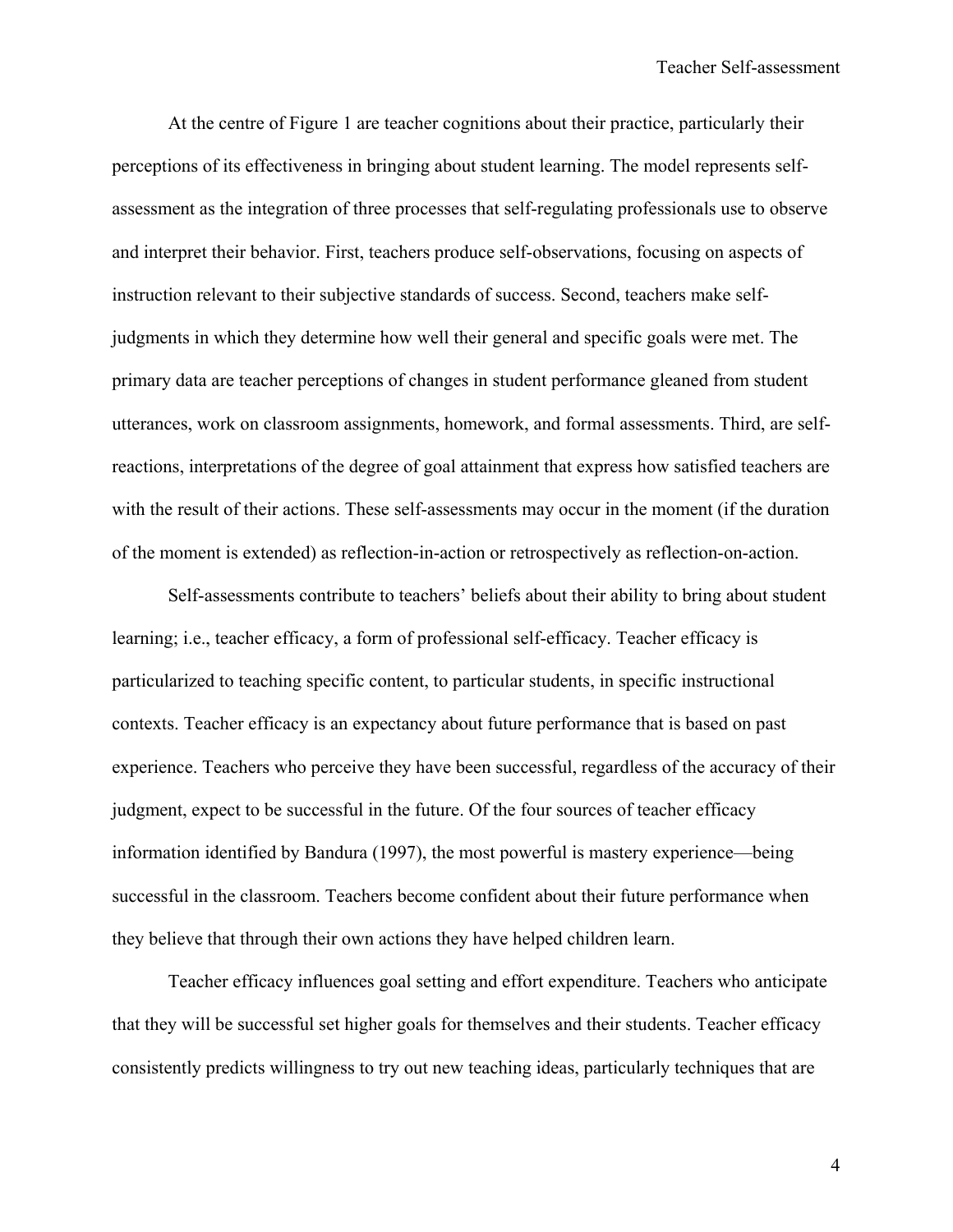difficult to implement and involve risks such as sharing control with students (e.g., Ross, 1992 b). High expectations of success motivate classroom experimentation because teachers anticipate they will be able to achieve the benefits of innovation and overcome obstacles that might arise. Teachers with high expectations about their ability to teach produce higher student achievement (Goddard, Hoy, & Hoy, 2004; Herman, Meece, & McCombs, 2000; Mascall, 2003; Muijs & Reynolds, 2001; Ross, 1992-b; Ross & Cousins, 1993). Teacher efficacy contributes to achievement because high efficacy teachers try harder, use management strategies that stimulate student autonomy, attend more closely to low ability student needs, and modify students' ability perceptions (evidence reviewed in Ross, 1998).

Teacher efficacy also influences effort. Teachers with high teacher efficacy have fewer absences (Imants & Van Zoelen, 1995), are more willing to handle difficult to teach students themselves rather than refer them to special classes (Soodak & Podell, 1998), and are less likely to leave the profession (Brouwers & Tomic, 2000; Johnson & Birkeland, 2003). Confident teachers persist. They are not depressed by failure but respond to setbacks with renewed effort (Bandura, 1997).

Goal setting and effort expenditure are linked: For example, individuals are more likely to persist if they adopt goals that have unambiguous outcomes, that are achievable in the near future, and that are moderately difficult to achieve (Schunk, 1981).

The combination of goals and effort affect teacher practice defined as the assembly of teacher actions (e.g., choice of curriculum objectives, teaching methods, assessment) and knowledge (e.g., of subjects, learners, pedagogy, and policy). Teachers willing to try new instructional ideas and persist through obstacles are more likely to implement new approaches, experience success with them, and internalize the innovations into their practice. There may also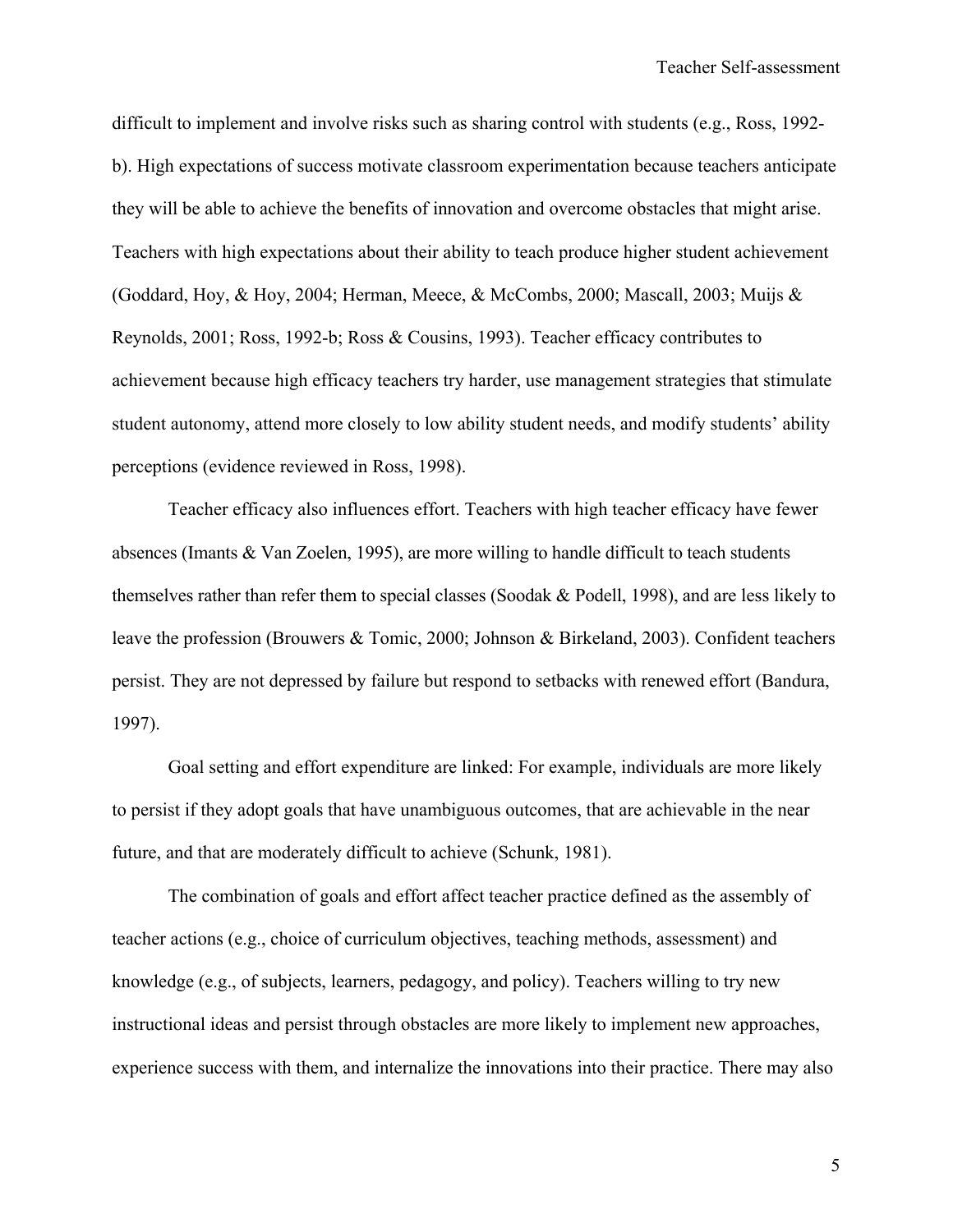be benefits for professional learning. Research with children suggests that positive selfevaluations foster an upward cycle of learning in which the child sets higher goals and commits more personal resources to learning tasks. Negative self-evaluations lead students to adopt social rather than academic self-images (Anderman, Anderman, & Griesinger, 1999), embrace goal orientations that conflict with learning, select personal goals that are unrealistic, adopt learning strategies which are ineffective, exert low effort, and make excuses for performance (Stipek, Recchia, & McClintic, 1992).

 In summary, our theory of teacher change is based on teacher self-assessment within the broader framework of social cognition theory. What matters is not the absolute level of classroom success but teachers' interpretation of experience. Self-assessment contributes to expectations that guide goal setting and effort.

#### *The Influence of Peers on Teacher Self-Assessment*

 Self-assessment, an individual enterprise, can be informed by colleagues. Peer input can influence the first self-assessment process (self-observation) by directing teacher attention to particular dimensions of practice. Peer feedback might influence teacher judgments about the degree of their goal attainment (the second process). The influence is likely to be stronger if colleagues interpret student outcomes and teacher practices in terms of overt standards. Peers might influence teacher satisfaction with the outcomes of their instruction (the third process), if colleagues give praise explicitly linked to the quality of the teacher's performance (Cameron  $\&$ Pierce, 1994). Peer feedback is weighed against the observations, judgments and reactions the teacher generates during (i.e., reflection-in-action) and after (i.e., reflection-on-action) the lesson. Peer input may complement or compete with these self-responses depending upon the teacher's perceptions of the credibility of their colleagues.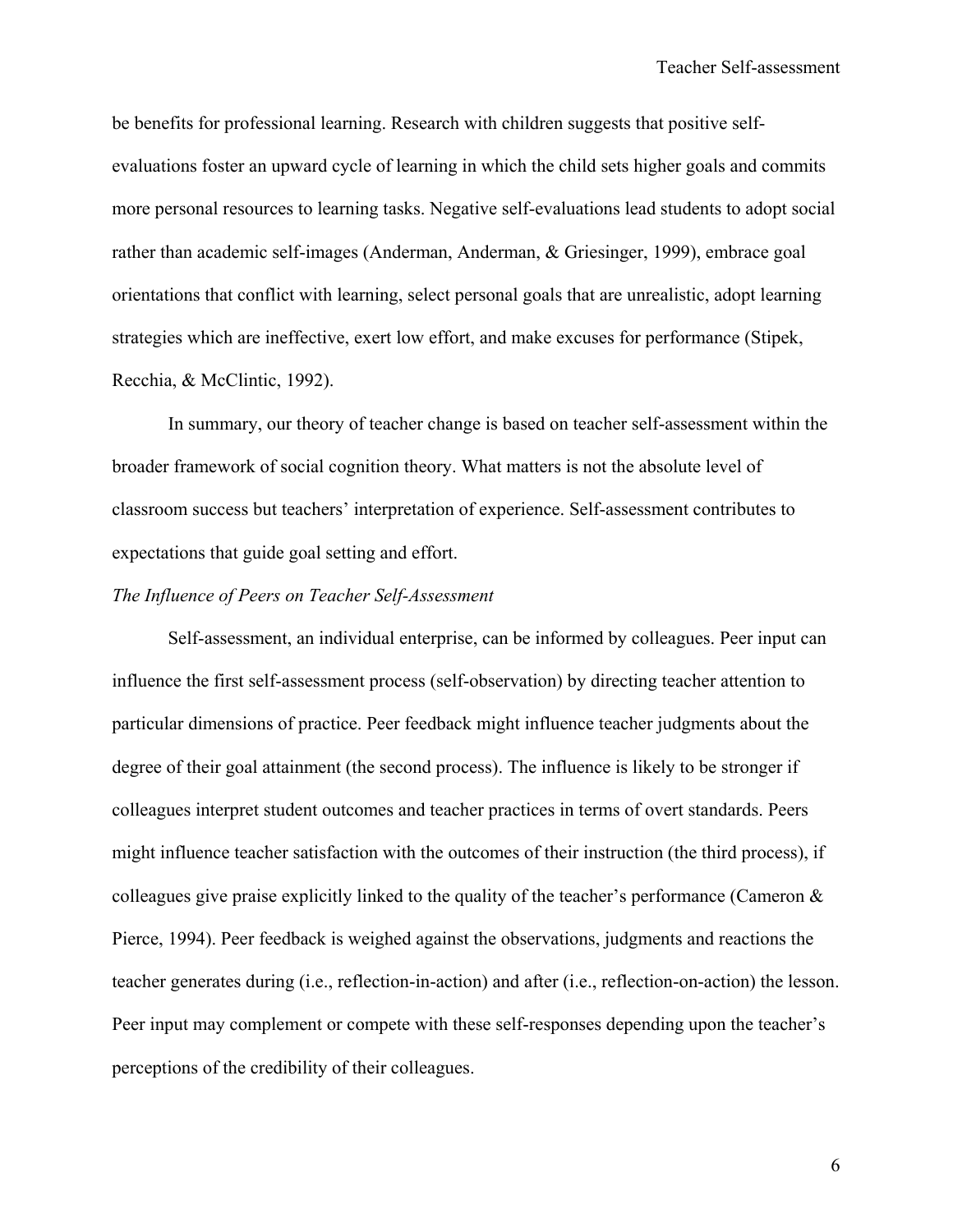These opportunities for peer influences on teacher self-assessment that contribute to selfefficacy involve recognizing teaching success (mastery experiences). Peers also have opportunities to influence teacher efficacy through the other three sources of efficacy information proposed by Bandura (1997): social persuasion (telling colleagues they are capable of performing a task), vicarious experience (highlighting the successful performance of someone similar to the teacher), and managing physiological and emotional states (strengthening positive feelings arising from teaching and interpreting them as indicative of teaching ability or reducing negative feelings arising from teaching, such as stress).

Peers can also influence teacher practice by suggesting specific strategies and by working together to implement them. Collaboration among teachers promotes teacher efficacy (e.g., Chester & Beaudin, 1996), especially when it leads to instructional coordination within a school (e.g., Raudenbush, Rowan, & Cheong, 1992).

Norms of privatized practice typically limit peer opportunities for influencing teacher self-assessments. Norms of isolation can be overcome by creating professional school communities with shared values, collaborative action, deprivatized practice and reflective dialogue (Louis & Marks, 1998). A structured approach for doing this is peer coaching--pairs of teachers of equal experience and competence observe each other teach, negotiate improvement goals, devise strategies to implement the goals, observe the improved teaching, and provide each other with feedback. Coaching has positive effects when the appropriate climate, involving mutual trust, genuine voluntarism, encouragement of reflective thinking, and principal support (McLymont & da Costa, 1998) is developed. Peer coaching increases teacher implementation of sought-after teaching practices and contributes to higher teacher efficacy (Kohler, Ezell, & Paluselli, 1999; Licklider, 1995; Wineburg, 1995).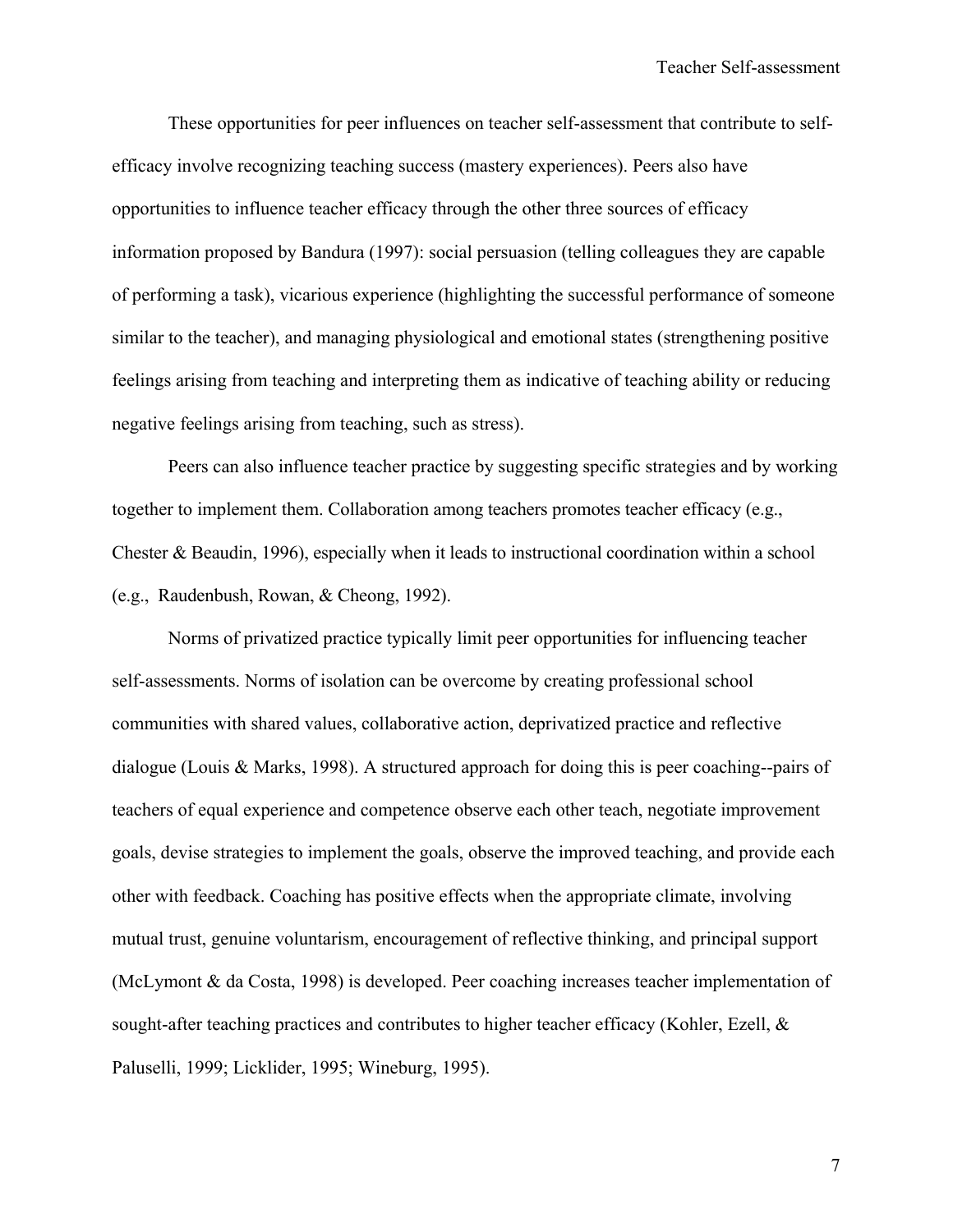When teachers reinforce each other, beliefs about competence are magnified. Collective teacher efficacy is "the perceptions of teachers in a school that the efforts of the faculty as a whole will have a positive effect on students" (Goddard, Hoy, & Hoy, 2000, p. 480). Schools with high collective teacher efficacy have higher student achievement than schools with lower levels of collective teacher efficacy, independent of student socio-economic status (e.g., Goddard, 2001; 2002b; Goddard et al., 2000). Peers exert a powerful influence on the collective teacher efficacy of a school.

In summary, the individual process of teacher change can be influenced by teachers' peers. The avenues for influence are embedded in the self-assessment process and in other mechanisms identified in social cognition theory such as persuasion and vicarious experience. But these avenues need to be developed through professional community development activities such as peer coaching.

### *Influence of External Change Agents on Teacher Change*

 External change agents, for example, university researchers, can influence teacher selfassessment through the same mechanisms potentially available to peers. Although lack of immediacy, presence, and shared values diminishes the influence of external agents, universitybased change agents can contribute to teacher self-assessment by clarifying goals (i.e., dimensions of teaching that define excellence) and criteria (levels of performance that constitute a hierarchy of professional growth). They can also provide credible feedback on whether particular standards of teaching have been achieved (e.g., through classroom observation). Researchers can also provide teachers with information about means—specific strategies that are credibly linked to subject standards that are likely to lead to higher achievement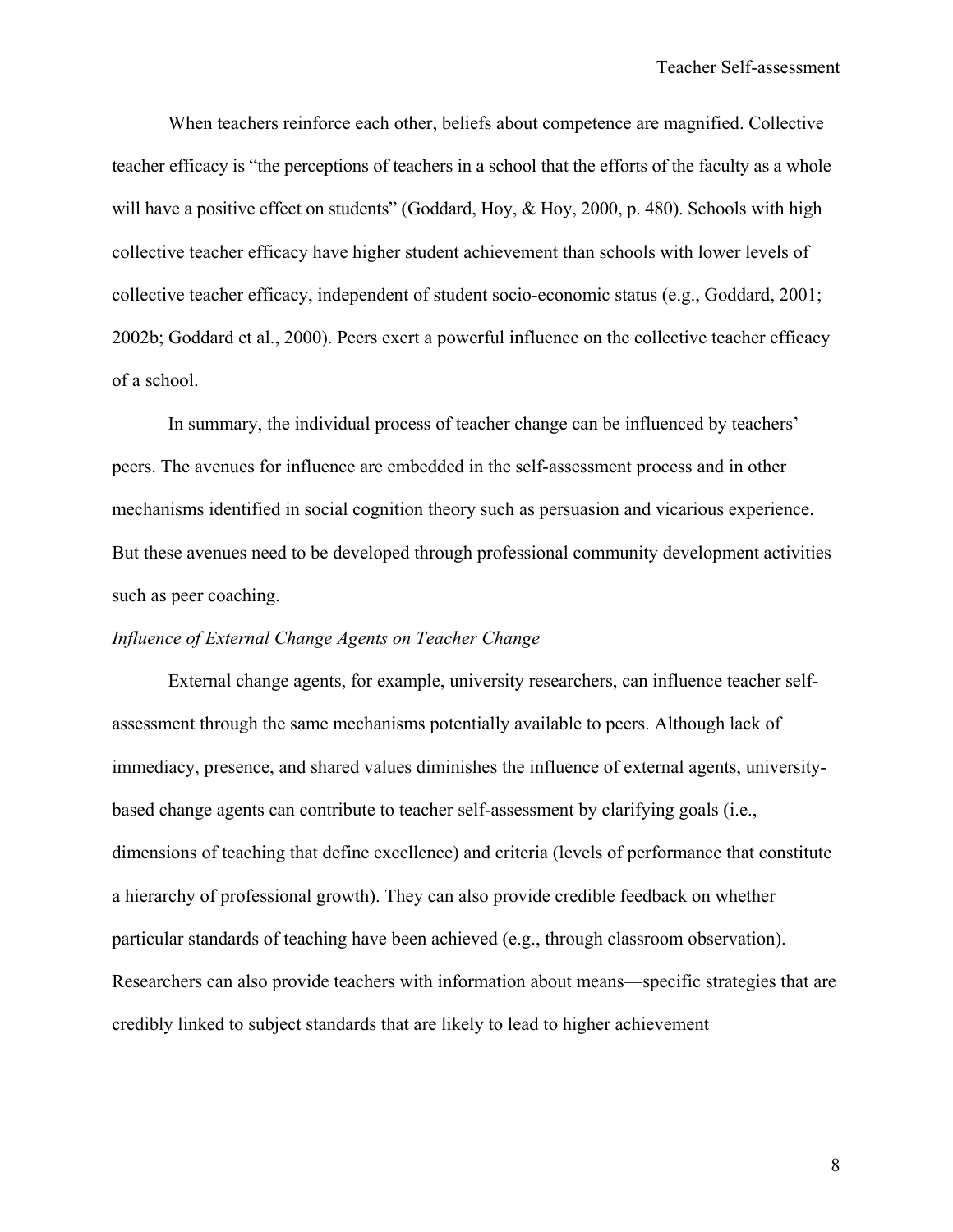### *Application to Mathematics*

We selected mathematics as the domain for testing our theory of teacher self-assessment because the field distinguishes clearly between standards-based teaching and traditional methods; there is evidence that the former has greater student achievement effects than the latter; and implementation of math education reform is a challenging school improvement problem. With implementation of standards-based mathematics teaching, problem solving and conceptual understanding improve without any loss of computational mastery (Hickey, Moore,  $\&$ Pellegrino, 2001; Riordan & Noyce, 2001; Wood & Sellers, 1997). Yet research (reviewed in Ross, McDougall, & Hogaboam-Gray, 2002, 2002) suggests that change in mathematics classrooms is problematic. For example, teachers must be agents of a change they did not experience as students (Anderson & Piazza, 1996).

Our review of math education research (Ross et al., 2002) and National Council of Teachers of Mathematics policy statements (NCTM 1989; 1991; 2000) identified ten characteristics of standards-based mathematics teaching. We constructed a rubric from observations and interviews with teachers who ranged from traditional to high fidelity implementers of standards-based mathematics teaching (McDougall, Lawson, Ross, MacLellan, Kajander & Scane, 2000; Ross, Hogaboam-Gray, McDougall, & Bruce, 2001; Ross & McDougall., 2003). For each of our 10 dimensions, we described four levels of implementation, arranged in a hierarchy of increasing fidelity to NCTM Standards. Table 1 illustrates the rubric. The Table shows four levels describing the "transparency" of student evaluation; i.e., the extent to which the teacher's procedures and criteria for evaluation are revealed to students. The validity of the hierarchy of levels was established by a panel of content experts (Ross et al., 2003). We created a self-report survey from the rubric to produce evidence of the validity of the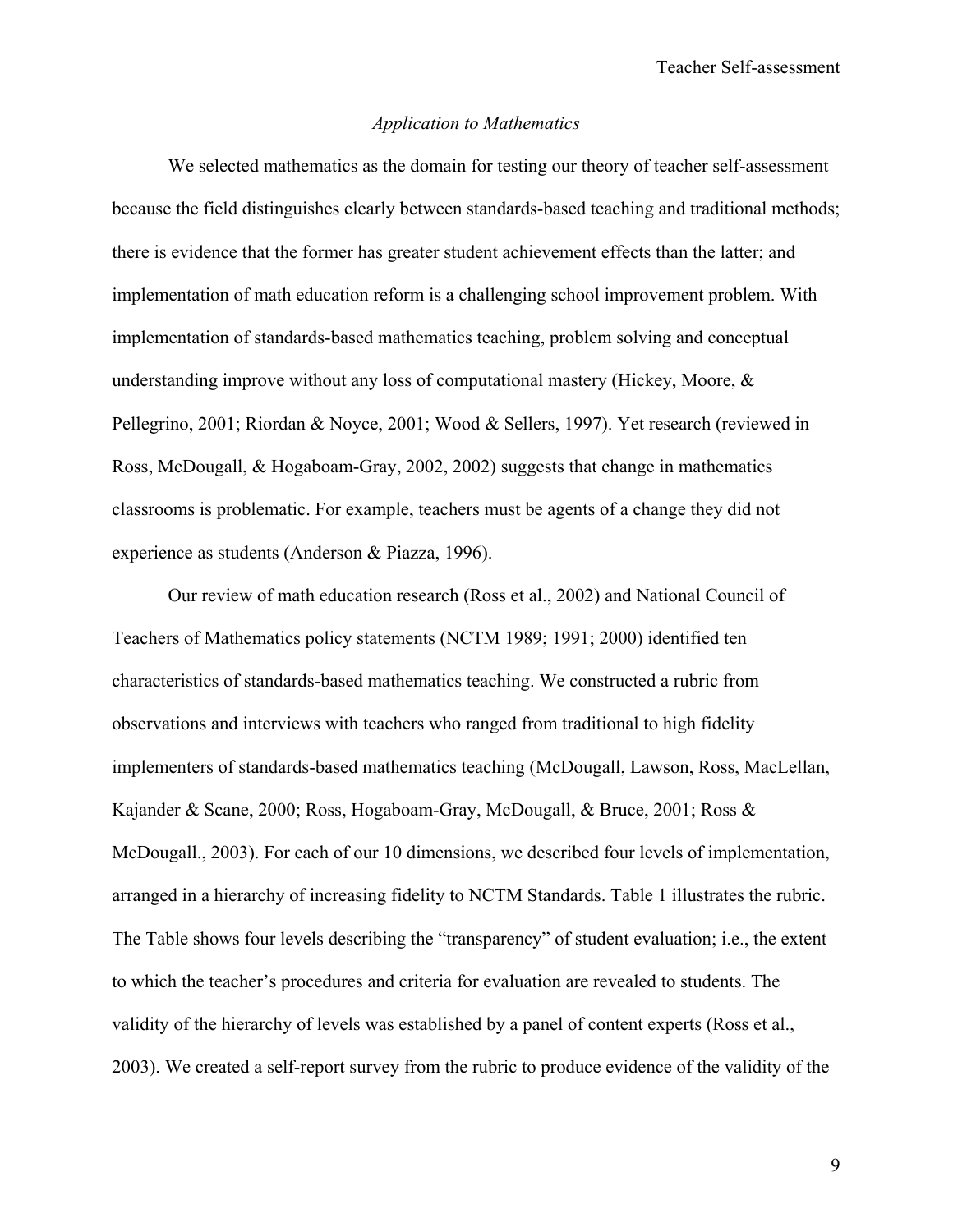survey and the rubric. The evidence consisted of correlations of survey scores with a mandated performance assessment, congruence with classroom observations of teachers, and demonstrations that teachers who were similar in their claims about using a standards-based text series differed in how they used the text, in ways predicted by the survey (Ross et al., 2003).

 The self-assessment tool consists of four short descriptions (derived from the rubric) for each of the 10 dimensions of Standards-based mathematics teaching. Teachers access the tool through an interactive website (URL removed for blind review). The teacher makes 18 decisions and receives immediate feedback. The website provides teachers with an overall score in terms of four categories ranging from "procedures focus", corresponding to traditional mathematics instruction, to "exploration focus", corresponding to standards-based mathematics teaching. Teachers also receive a summary of their responses to all items.

#### *Case Study*

 We tested the utility of self-assessment as a device for teacher change with data collected in a qualitative study of ten grade 7-9 teachers engaged over a three-month period in an inservice program to increase implementation of standards-based teaching (Ross & McDougall, 2003). The intervention had four components: 1) teacher self-assessment and 2) the teaching rubric, both described above. 3) Information on how to implement the Standards based on the PD Standards for Elementary Mathematics identified by Hill (2004): teachers constructed mathematical meaning by engaging in mathematical tasks and content comparable to those undertaken by their students; the in-service focused on classroom practice (e.g., teachers examined examples of student work from their own classes and classes of their peers); teachers worked together, rather than alone, on in-service tasks; in-service presenters modeled the recommended instructional practices; the in-service focused on student learning, illustrating how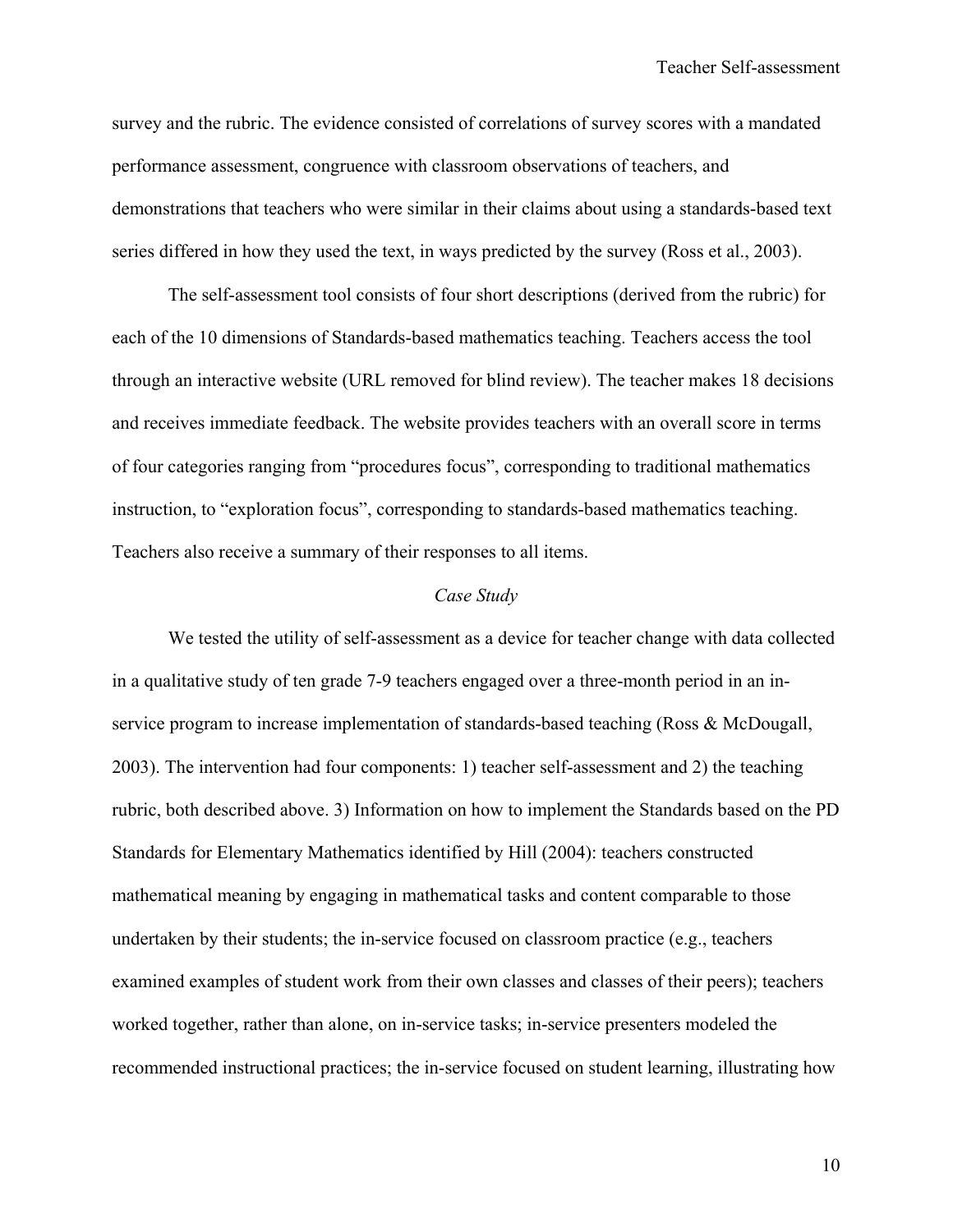students learn mathematics; classroom teachers participated in the design and delivery of the inservice. These standards contribute to teacher learning (Brandes & Erickson, 1998; Garet, Porter, Desimone, Birman, & Yoon, 2001; Loucks-Horsley & Matsumoto, 1999). 4) Peer coaching in which pairs of teachers observed each other teach, collectively set professional goals, implemented the goals individually, and observed changes in each other's classroom practice. Coaching has positive effects when the appropriate climate, involving mutual trust, genuine voluntarism, encouragement of reflective thinking, and principal support (McLymont & da Costa, 1998) is developed. Peer coaching increases teacher implementation of sought-after teaching practices and contributes to higher teacher efficacy (Kohler, Ezell, & Paluselli, 1999; Licklider, 1995; Wineburg, 1995). The events of the intervention were: 1) individual selfassessment using an interactive website; 2) in-service on peer observation skills and teaching strategies for Standards application; 3) peer observation of teaching, 4) in-service on use of peer observation data and input on teaching strategies; 5) classroom experimentation over 4 weeks; 6) peer observation, and 7) in-service on teaching strategies.

 For this article we purposefully selected the teacher who most benefited from the intervention. The study is an explanatory case study; i.e., it provides the best evidence that we have of the cause-effect relationships represented in Figure 1. The mechanisms that were operating in our explanatory case were present in the other cases, albeit to a lesser degree (see URL removed for blind review). We used pattern matching (Mark, Henry, & Julnes, 2000) in which we compared hypothesized to observed events to test the claim that self-assessment contributes to professional growth. In doing so we contrasted the mechanisms hypothesized in Figure 1 with a simpler model in which teacher change was attributed to providing teachers with information on how to teach mathematics from a standards-based perspective. This simpler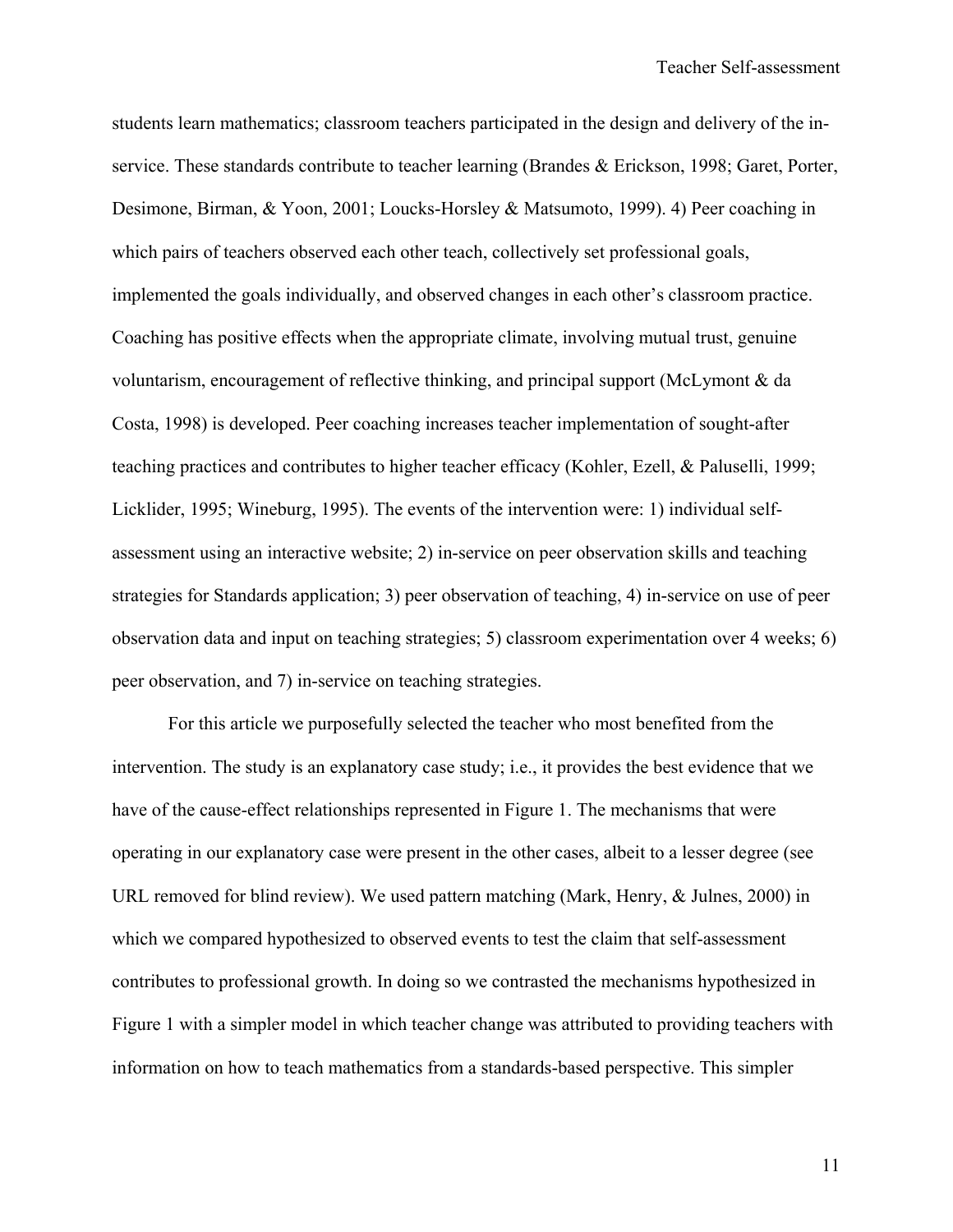model assumes that teachers are not implementing reform mathematics because they lack pedagogical content knowledge.

#### *Methods*

 Barry was a grade 8 teacher in a grade 7-8 Ontario, Canada school who taught five math classes and a homeroom class. The school served 300 urban and rural pupils from a range of economic backgrounds. Barry was a seasoned mathematics teacher, recognized for his expertise in the school and district. His teaching partner was Mark, a grade 7 teacher in the same school who taught several Grade 7 mathematics classes and a homeroom class.

We observed Barry on five occasions (observations 1 and 5 were two day events; the remainder were one day).Site visits followed procedures established by Simon and Tzur (1999). We visited Barry's classroom in September on two consecutive days during his math period (75- 80 minutes per day). We interviewed him before, during, and after each math lesson to elicit his intentions and reflections on the lessons we observed. We recorded key events and contextual detail. The purposes of the second day of observations were: a) to ensure that as many dimensions of teaching as possible were observed; b) to determine Barry's consistency; c) to guard against demonstration lessons. Observations of mathematics teaching (by Barry, his peer, and researchers) were coded using the categories of the rubric (4 levels X 10 dimensions of teaching), using the template shown in the Appendix. The data consisted of the self-assessment, our classroom observations, Mark's peer observation reports, individual and collective interviews, correspondence with Barry, Barry's response to our 10-page case report, and field notes of in-service sessions.

Analysis was guided by three questions: In what ways did Barry think he had changed? To what extent did our observations confirm or disconfirm Barry's claims about change? What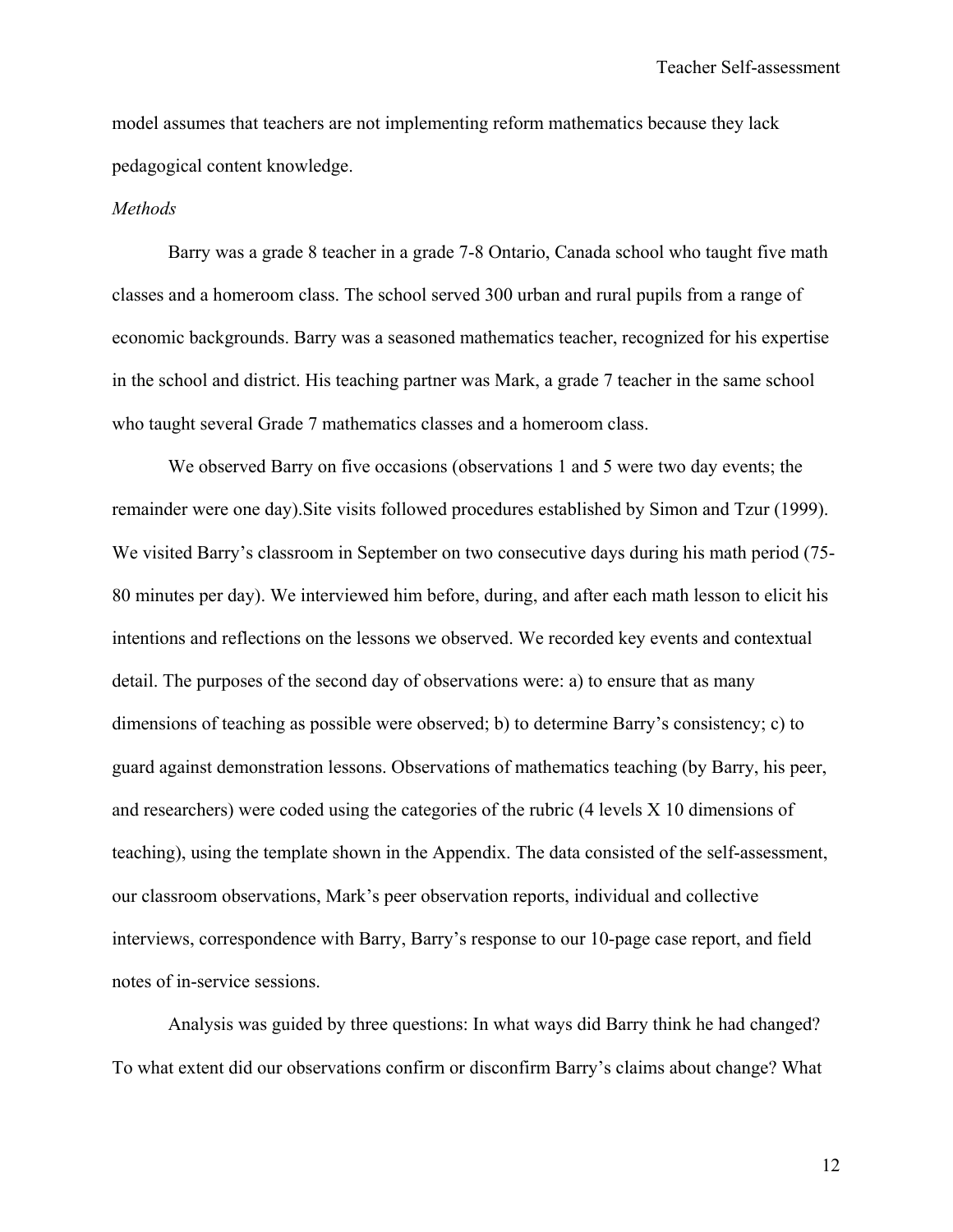factors contributed to or impeded change? We developed codes (N=28), shown in the Appendix, based on the questions and used NUD\*IST to organize the data. Themes were developed through constant comparison. Credibility of the findings was enhanced by 1) triangulating between data collection times and interpreters (Creswell, 1998); 2) maintaining an audit trail by creating charts of relationships and counting instances (Miles & Hubberman, 1994); 3) searching for evidence of alternative theories; i.e., testing the alternate hypothesis that provision of pedagogical content knowledge is sufficient for teacher change (Mark et al., 2000); 4) using member checks, particularly teacher feedback on the short case reports (Creswell, 1998).

### *Results*

*Barry's Action Plan* Barry's self-perception on entry to the project and the results of his web-based self-assessment were in agreement, leading Barry to summarize his teaching approach as: "The kids explore, but mostly on my terms. I'm at a level 3 (modified exploration focus) with some signs of level 4 (exploration focus)." Initial observations matched this interpretation. Barry encouraged problem solving and integration of different types of mathematics using rich learning tasks. For example, students applied measurement, geometry and number concepts and skills to design a camp. He deepened understanding through multiple and varied opportunities to explore specific concepts and skills. For example, after conducting surveys and participating in a whole group data management task, students were given a series of statements to explore, such as "On average, Canadians open their refrigerators 22 times a day." Students had to create a mathematical rationale as to whether they thought each statement was reasonable or unreasonable.

Barry chose to focus on Dimension 8: Student-Student Interaction and Dimension 9: Student Assessment (especially transparency of assessment, illustrated in Table 1), seeing these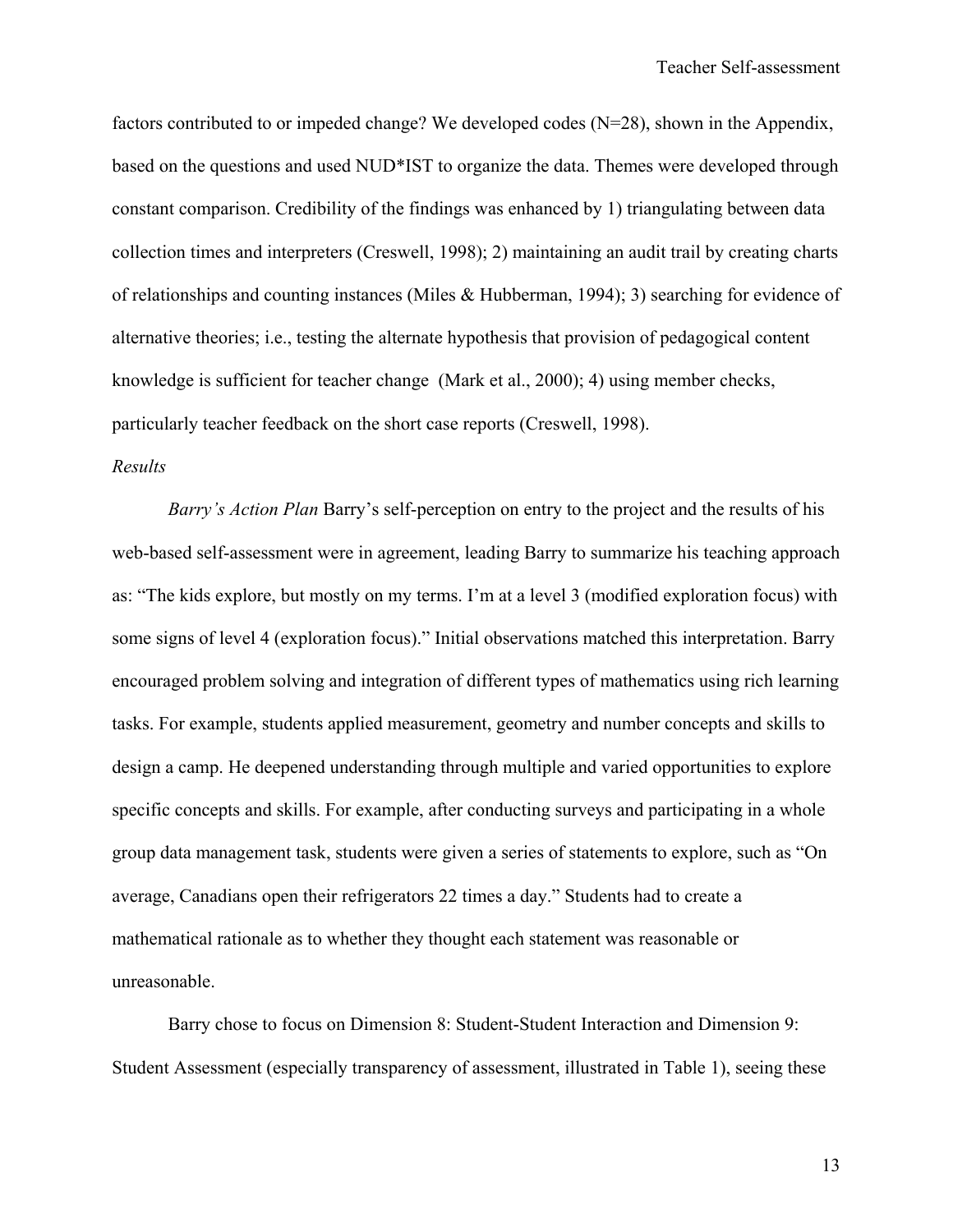as relative weaknesses in his program. This article will focus on the student assessment aspect of his action plan as an illustrative example.

 During our initial observations Barry used a range of high quality assessment strategies. Each student kept a portfolio containing rubrics for assessing specific tasks, anecdotal comments made by the teacher on student work, end of unit student reflections and end of unit culminating tasks. A typical written comment included: "I'm glad you're enjoying math so far. You need a more complete write-up of the hummingbird experiment*.*" We observed Barry using a rubric while students presented their data displays in class. During the initial interview, Barry indicated that he provided students with rubrics for performance assessments, but not for tests. He provided examples of his practice that indicated that his purposes for student assessment included reporting to parents, improvement of student learning, refinement of teaching methods and curriculum modification. Barry's self-assessment was confirmatory in that it placed him toward the high end on the subdimensions "variety of assessments" and "purpose of assessments" but it also highlighted an aspect of Barry's practice that he wanted to change. Although Barry used assessment rubrics he did not involve students in their development, something he saw Mark doing during the peer observation. Barry's plan was to develop assessment tools collaboratively with students, making assessment a more transparent process, and shifting from a teacher-directed assessment to more student-directed assessment. Mark expressed confidence that Barry would be successful in changing his assessment practice.

*Implementation of Barry's Action Plan* Barry embarked on a Fermi Problem Solving unit. (A Fermi problem generally requires estimation of physical quantities. These problems challenge students to ask more questions, define the parameters of their solution and determine reasonableness, not just provide an answer.)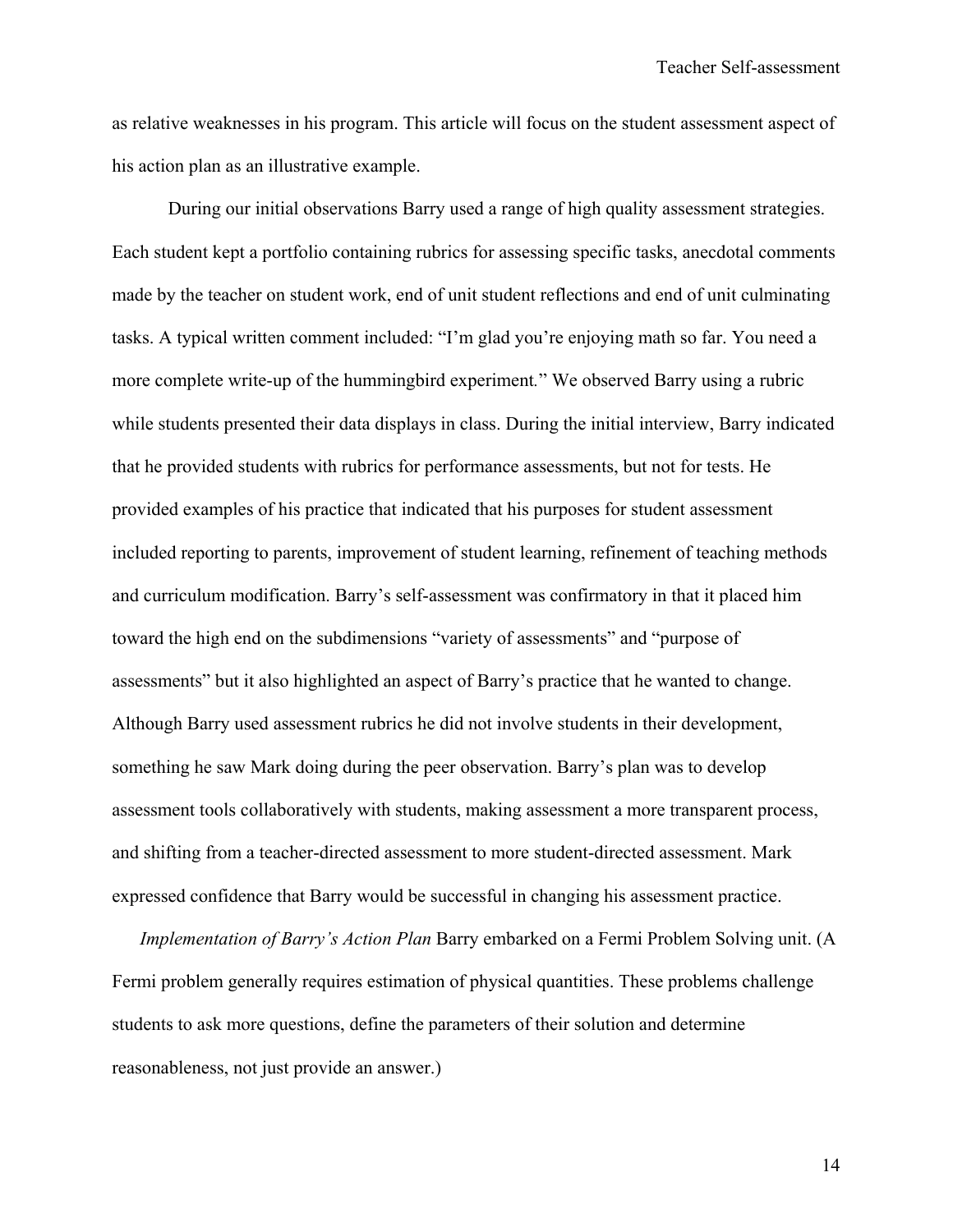Barry began the unit by negotiating with students a rubric for problem solving, adapting a strategy presented at the second in-service session. His strategy had three phases. In the first phase, students individually brainstormed responses to questions like "when I am solving problems in Math, it is helpful when…If our class was problem solving in small groups, an observer would hear…" In groups of 3-4 without teacher intervention, students created graffiti charts to organize and display their responses. In the second phase, students worked in groups to solve a rich problem. During the 75 minutes it took to complete the problem four students observed problem solving behaviors. The observers used a T-Chart labeled: "What I hear in the problem solving setting" and "What I see in the problem solving setting". In the third phase, Barry shared a set of five criteria for assessing student problem solving (from provincial assessment policy). In small groups, students created descriptors for each criterion, drawing upon the vocabulary of their graffiti and T-charts. The final rubric was posted across one full wall in the classroom. Barry told students that they would be evaluated based on these descriptions.

 In subsequent classes we observed Barry opening the lesson by reviewing the criteria for evaluation of problem solving activity.

T: What will I be looking for today?

St: On task, quiet work.

T: What kind of work?

Sts: Various students referred to specific components of the rubric on the side wall to describe the kinds of work the teacher would be looking for.

T: So I will be looking to see how you work with your partner. I'll be doing that on my tracker.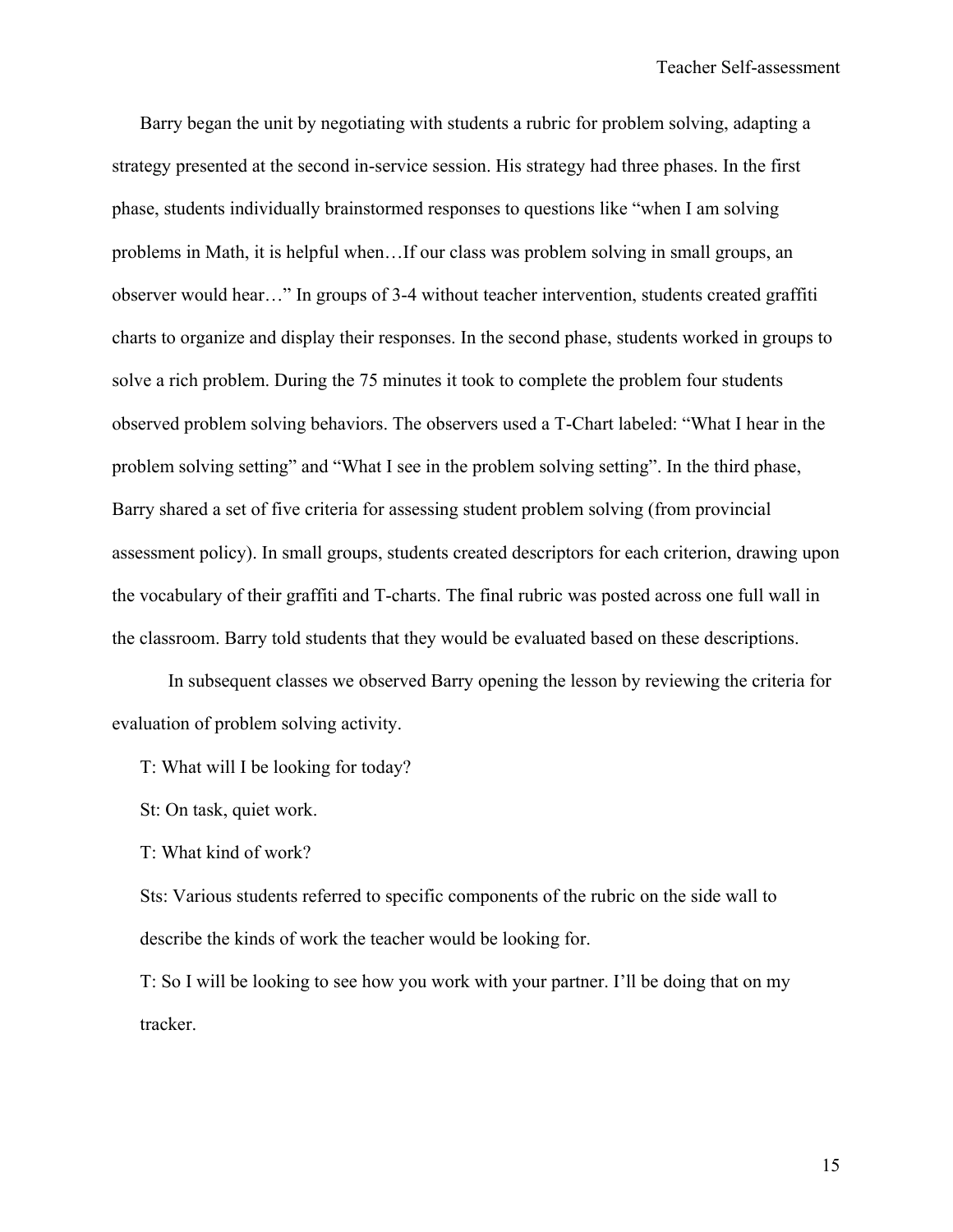After this class, the teacher wrote a note to each small group about his observations of their interactions and related the observations to the class rubric. For example:

Jessica and Soroya [level 3 of the student rubric, dimension "solution write up"] You were both very focused during my observation and were sharing ideas and building on the ideas of others. 6 solutions was quite a good number for the time allotted. Students were observed reviewing these teacher comments very carefully.

In another class we observed Barry telling students at the start-up which items from the student negotiated rubric he would focus on during his observations of group work. There was a one minute review of the rubric on the wall before students began their work. During this observation, student assessment was made explicit and was based on student negotiated criteria.

 *Teacher Perceptions of Professional Change* When asked whether his practice had changed with regard to the transparency of student assessment, Barry said "Over the four weeks [of intervention and observations], I opened things up. In May, the survey would change again. For example, I think there will be more transparency." He identified evidence of the effects of his change on students, such as "Individual student results in problem solving increased from the previous unit, students were faster getting on task [times were recorded]", and student write-ups [written responses to problems] were more elaborate."

After the end of the project Barry continued to work on assessment transparency, as indicated by his notes to the researchers. In April, for example, he reported that student work was scored on a student negotiated rubric for a unit based on the theme of the human body. In the same month, Barry gave a workshop to teachers in his district on his strategies for creating transparency in student assessment. In June Barry reported: "Over the summer, I hope to refine some of the tasks that we used in the earlier phases of the project and use them right at the start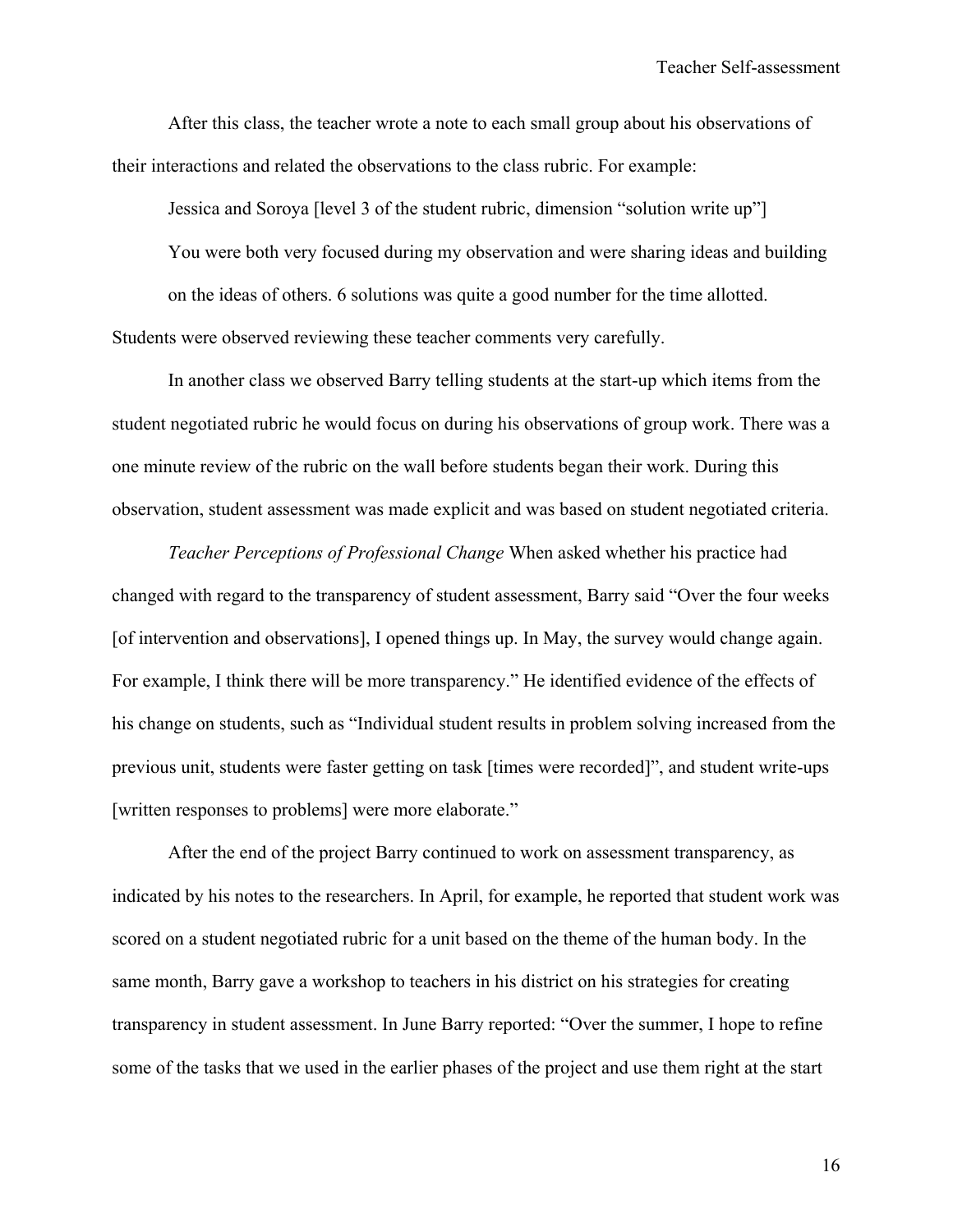of September…so that the message to the students is clear that I value transparency and a sharing of learning on the mathematical road."

We agreed with Barry's judgment. Barry began the project working at a modified exploration focus level for the transparency sub-dimension of student assessment (level 3 in Table 1). After implementation of his action plan, Barry had shifted his program to an exploration focus on this dimension (level 4).

### *Discussion of the Case*

 *Self-Assessment as an Enabling Factor in Professional Growth* No previous study has explored teacher self-assessment as a mechanism for teacher change. The data from the case provides considerable support for the mechanisms in Figure 1. First, the web-based selfassessment affected Barry's internal self-assessment by modifying his definition of excellence in mathematics teaching. The self-assessment tool identified specific dimensions he could attend to in judging his work and provided descriptions of teaching to which he could compare his performance. The articulation of criteria for effective mathematics teaching enhanced Barry's beliefs about his competence. Barry scored toward the high end on almost all the scales, including the dimensions he chose to work on. (His self-assessment and researcher observations placed him slightly lower on the student-student interaction dimension but by the end of the study Barry had made visible improvements on it as well.) By modifying Barry's definition of teaching excellence the self-assessment increased Barry's ability to recognize his success. The credibility of the self-assessment was enhanced by its agreement with researcher and peer observations. In social cognition terms, the self-assessment tool contributed to two sources of teacher efficacy information: mastery experiences and persuasion.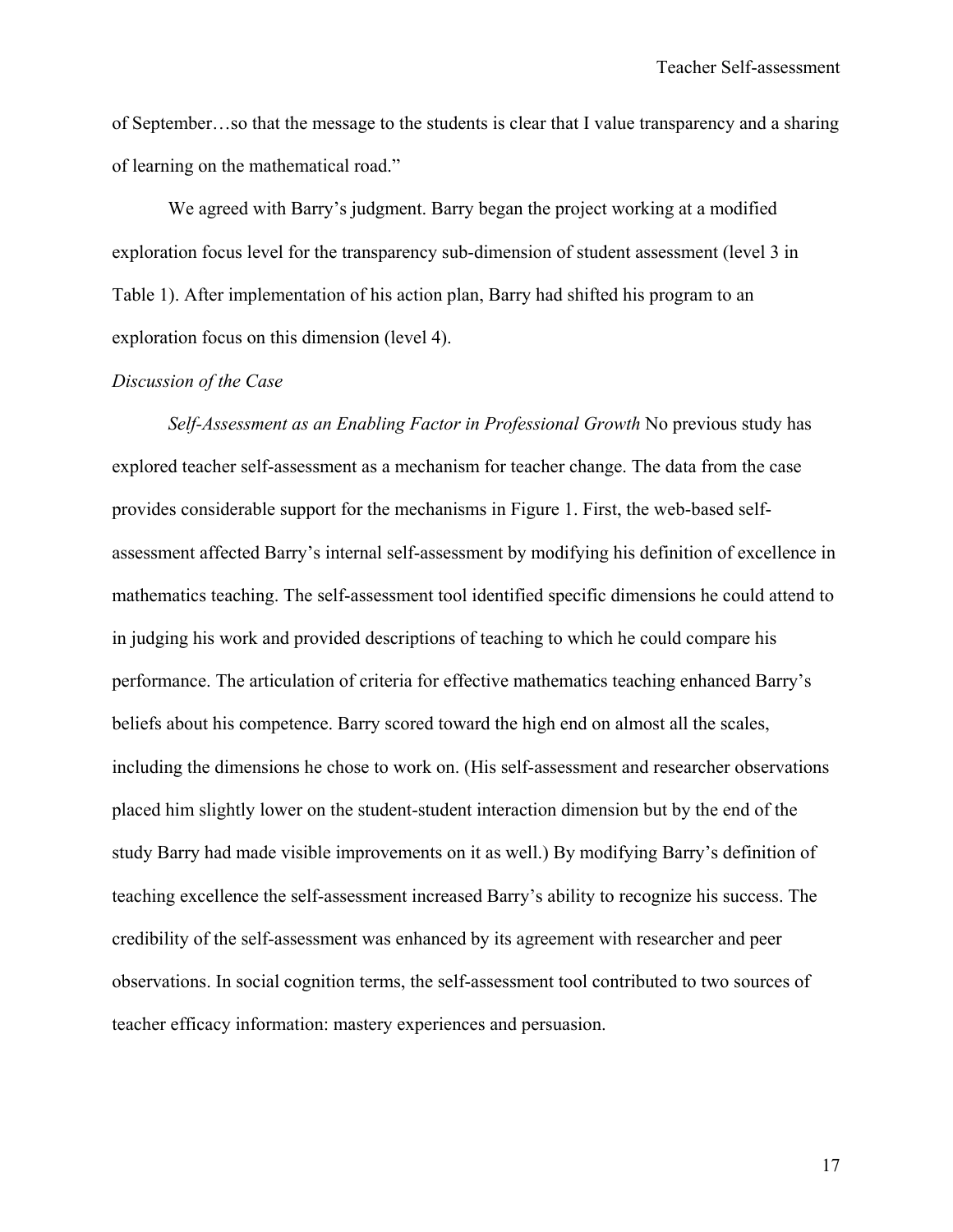Second, the self-assessment tool helped Barry select improvement goals by providing him with clear standards of teaching, opportunities to find gaps between desired and actual practices, and a menu of options for action. Barry believed that the rubric for standards-based teaching accurately represented the domain of mathematics education and he agreed with the hierarchy in which the descriptions of teaching were arranged. He was able to place himself within this scheme, recognize discrepancies between his current placement and where he would like to go, and select which gaps to work on first. He perceived the specific goals that he identified as immediate and feasible. As Barry implemented his action plan he experienced success. He saw how his actions led to student outcomes he valued. This strengthened Barry's beliefs about his competence and renewed his commitment to standards-based teaching.

Third, the self-assessment tool, particularly the rubric, facilitated communication between Barry and Mark. It provided them with a common language for talking about teaching (i.e., the dimensions), common scales (i.e., the levels of the rubric), and a shared experience (i.e., the novel experience of comparing their teaching to a variety of scales and receiving feedback on their assessments from peers and researchers). These mechanisms increased the clarity and credibility of the advice Mark offered to Barry. In addition Barry's observations of Mark provided Barry with assurance that he was *"*on the right track*"*.

Fourth, the self-assessment tool increased the influence of external change agents on Barry, through similar mechanisms identified for peer influence. The key influence was exercised by providing clarity about standards of teaching, which contributed to Barry's selfefficacy beliefs and to his goal setting. Barry's self-efficacy was further heightened by the researchers' observations and feedback on his practice. In addition the self-assessment data enabled the researchers to target dimensions of teaching that were most relevant to Barry's plan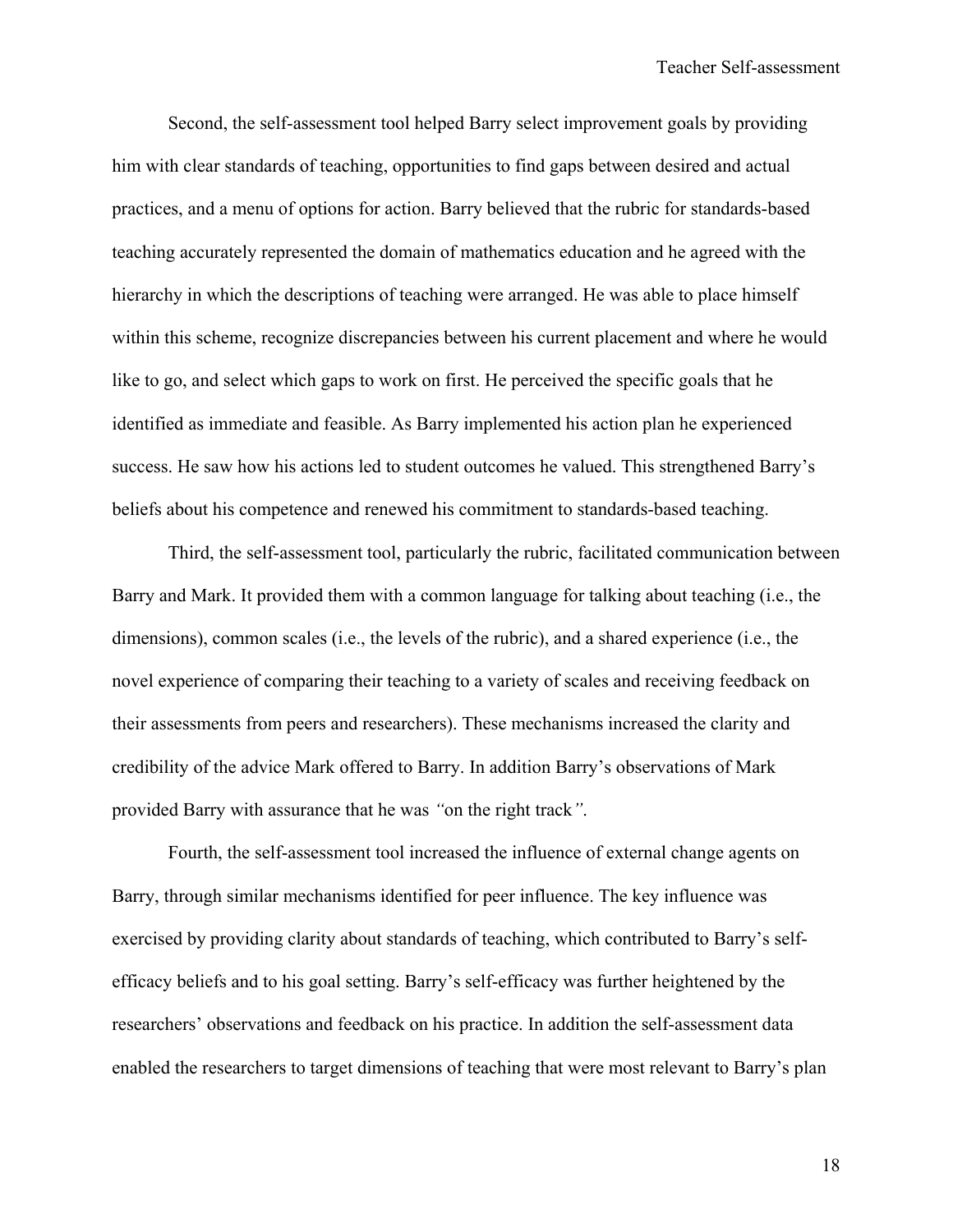and to calibrate the input so that it was in Barry's zone of proximal development (Vygotsky, 1978).

*Self-assessment as a Constraint on Professional Growth* Barry thought that the selfassessment tool was too rigid. Although each set of response options in the self-assessment is a continuum, the feedback given by the website implied that the underlying metric is an ordinal scale. Barry felt his practice overlapped the categories and this lowered the credibility of the selfassessment. In addition, Barry felt that the rubric levels represented such large changes in practice that the web-based tool was unsuitable to measure change over short time periods.

 *Refinement of Our Model of Teacher Change* Data from the case led us to refine the model in three ways, as shown in Figure 2. First, Barry reported that the changes that he made in his instructional practice contributed to improved student achievement (e.g., higher scores in problem solving), independent of any changes that occurred in his standards for interpreting the quality of their work. We decided to include student achievement, measured independently of teacher interpretations, as an element in our model that is a consequence of instructional change and an antecedent of teacher self-assessment. Second, we found that both peers and researchers contributed to knowledge of innovative instruction. Researchers contributed to teachers' pedagogical content knowledge through semi-structured in-service sessions that demonstrated constructivist teaching strategies associated with mathematics education reform. Peers contributed teaching strategies during sharing sessions in which they described their classroom experiments. They also responded to researcher presentations with adaptations that peers had implemented, read about, or invented on the spot. The assembly of an array of instructional alternatives contributed to goal setting and to effort allocation in the sense that teachers could focus on adapting specific suggestions as opposed to creating new teaching strategies out of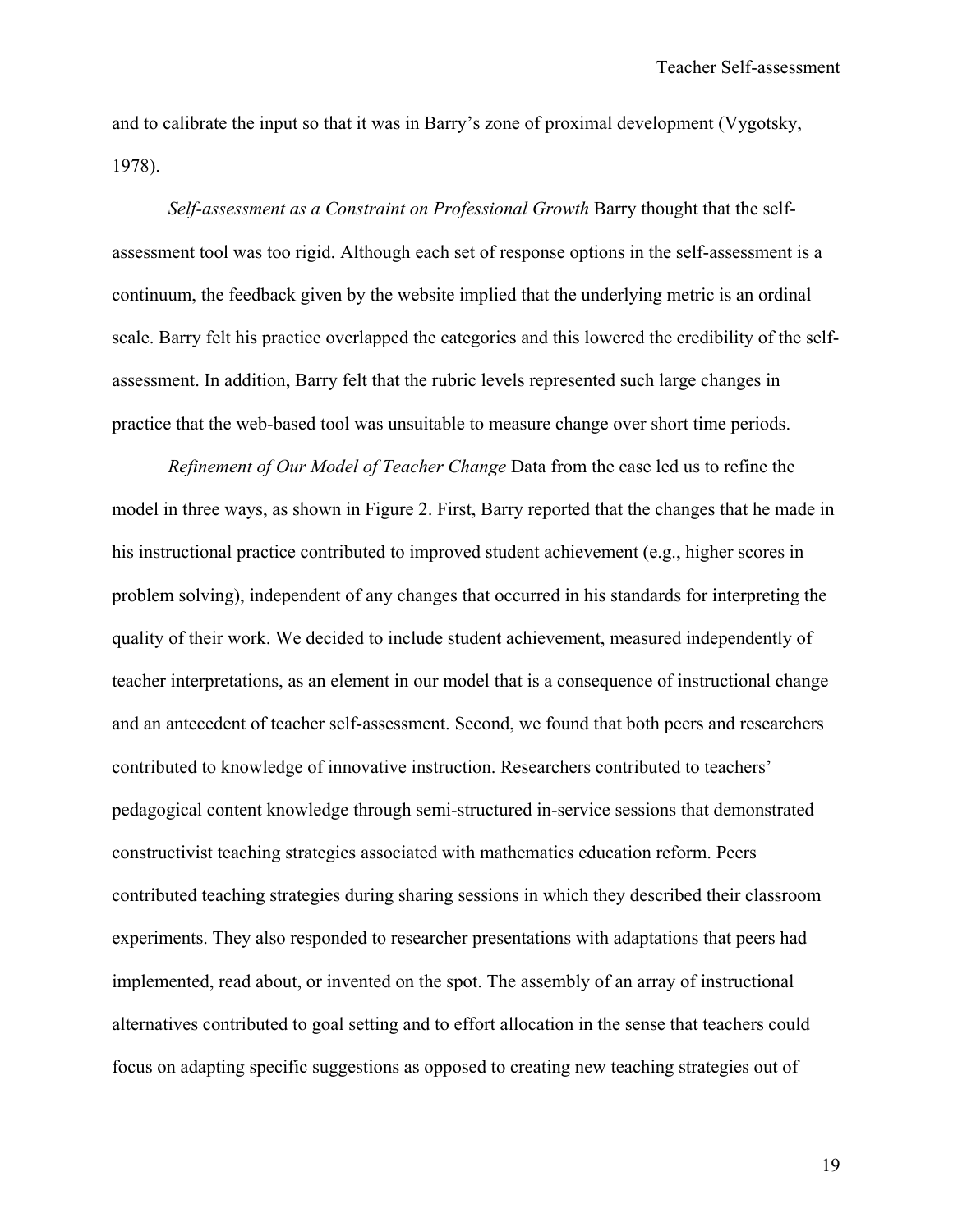whole cloth. Third, we recognized that the self-assessment needed to identify deficiencies in present practice (in Barry's case the discovery of lack of transparency in his assessment practice), otherwise there was no reason for teacher's to change.

### Figure 2 About Here

*Negative Data* We selected Barry as our explanatory case because his experience best illustrated the causal relationships we wanted to explore. Our rationale was that if these relationships could not be demonstrated in optimal conditions they are probably too weak to pursue. Six of the other nine cases in the study also manifested positive, albeit smaller changes in practice (see Ross & McDougall, 2003). In all cases, we saw some evidence of the effects of the self-assessment tool. For example, all teachers, regardless of their commitment to the project, used the rubric for standards-based teaching to set goals and gauge change in their teaching.

 Each of the three cases in which teachers did not change in the directions increased our understanding of how self-assessment influences teacher practice. One teacher's self-assessment was higher than was indicated by peer and the researcher observations. This teacher rejected attempts to provide him with contrary evidence, enjoyed the in-service and discussions about mathematics teaching, and emerged from the project virtually unchanged (in our view—he reported that he had). Our interpretation was that his beliefs about mathematics teaching were compatible with the assumptions of the project but he never saw the gap between his beliefs and practice and for that reason did not attempt to change. His instructional experiments were replications of existing practice. Two other teachers, working as a pair, interpreted their selfassessments positively by reversing the direction of the rubric levels—they saw the traditional focus pole of each dimension as more desirable than the exploration-focus pole represented by reform. In the peer coaching they consolidated their professional values and constructed a pool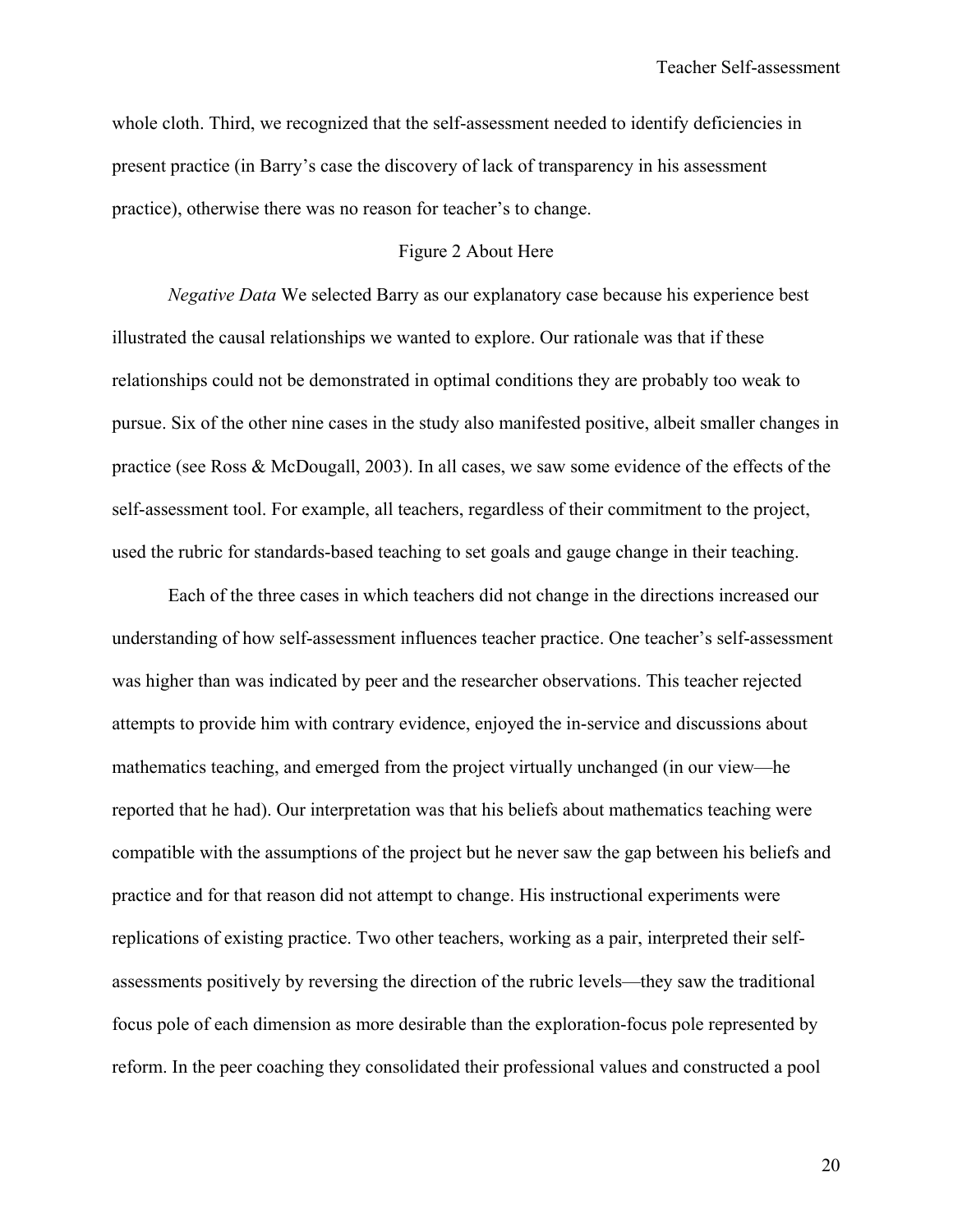of traditional instructional practices that facilitated their movement away from practices recommended in the provincial curriculum. These negative cases refined our model in that we came to see teacher change as the outcome of self-assessment grounded in credible data and defensible standards, dissatisfaction with present performance, access to powerful instructional alternatives, and confidence about one's ability to implement new instruction. In addition we noted that these conditions were associated with contextual elements that enabled Barry to benefit from the self-assessment tool: high congruence between his beliefs about mathematics teaching and the beliefs implicit in the self-assessment tool, a history of successful math teaching, a strong collegial relationship with a peer, and strong support from school administration.

### *Conclusion: Provision of a Self-Assessment Tool is Constructive But Insufficient*

 The explanatory case illustrates how self-assessment can contribute to professional growth through the mechanisms in our revised model in Figure 2. In the case, the self-assessment tool was bundled with other professional growth strategies: peer coaching, observation by external change agents, and focused input on teaching strategies.

 Giving teachers access to a self-assessment tool without these supports will likely produce weaker outcomes. Without the consistency checks provided by feedback from peers or others, some teachers will generate inflated self-appraisals that reduce motivation to change. For example, a meta-analysis of 48 studies found that adult students rated their performance almost half a standard deviation higher than instructors (Falchikov & Boud, 1989).

 Teachers who under-rate their performance or who accurately appraise themselves as low performers are also unlikely to change due to the depressing effect of negative self-assessment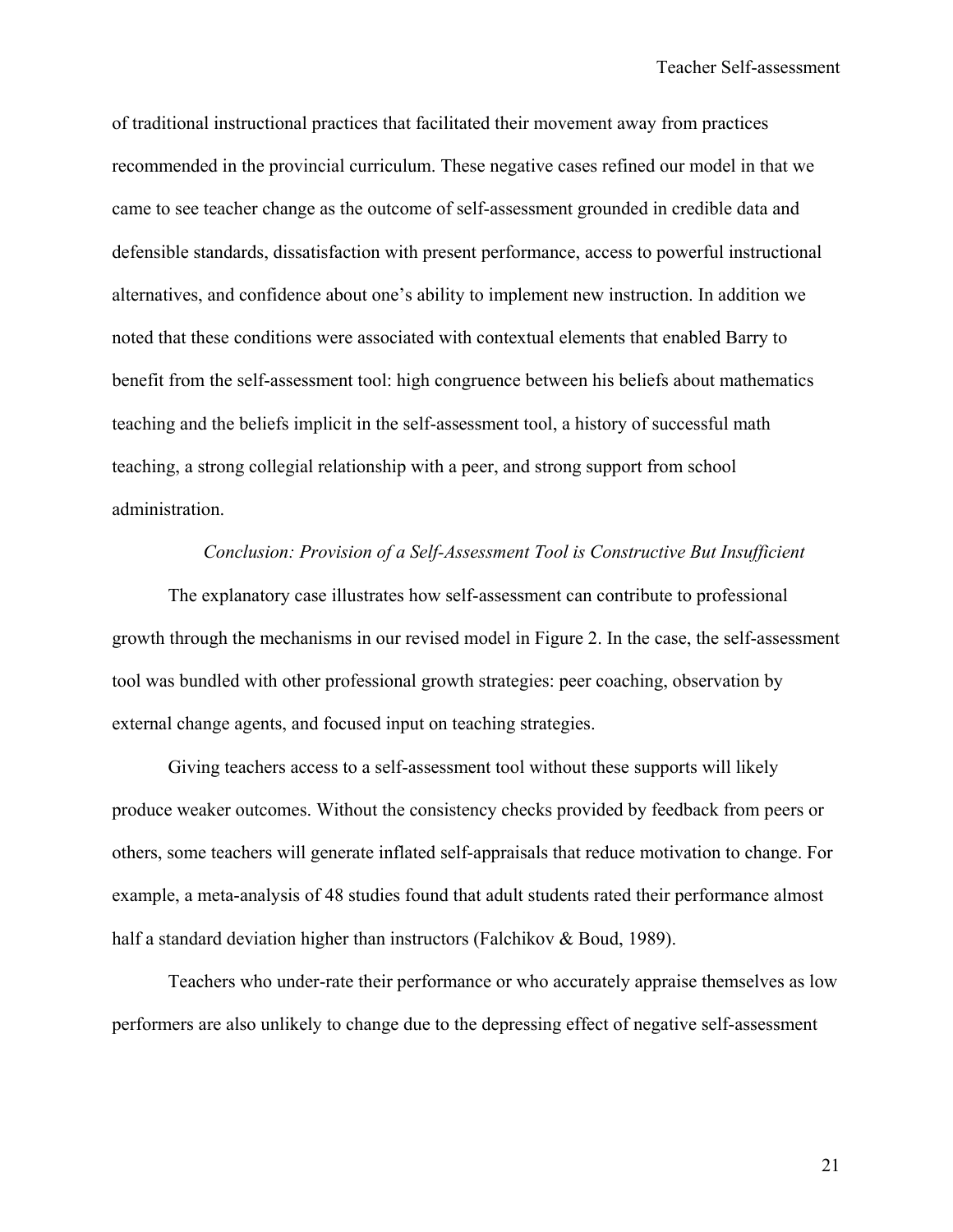on teacher efficacy. Teachers with low self-efficacy are less likely to implement new teaching ideas (evidence reviewed in Ross, 1998).

 Finally, teachers who accurately self-appraise a need for change but have no support for implementing it are unlikely to be able do so, particularly in a domain such as mathematics education where change in practice has been found to be so difficult (Ross et al., 2002). For example, giving students regular feedback on performance without the means to improve has negative effects on their achievement (Fuchs, Fuchs, Karns, Hamlett, Katzaroff, & Dutka, 1997).

Earlier (Ross & Regan, 1993) we developed a theory of peer involvement in professional growth, which structured how curriculum consultants share professional experiences. We found evidence of professional growth when certain conditions were met: the consultant experienced dissonance between his/her current practice and a valued alternative; the teacher conceptualized how the alternative could be integrated into the core of his/her practice; the consultant experimented with the synthesis; the consultant consolidated the integration into routine operations. An in-service program developed for consultants based on this theory (Regan & Ross, 1991) had a significant impact on the quality of their strategies for bringing about change in schools (ES=.85) (Regan & Ross,1992). In retrospect we recognize similarities between the consultant study and our mathematics case. In the consultant in-service we provided a multidimensional rubric of consultant practice with levels of performance for each dimension, a structured self-assessment protocol, opportunities to share consultant strategies with peers, feedback from peers and researchers, and in-service on specific strategies for increasing school change. This retrospective confirmation of key elements of in-service design used in the mathematics teacher study strengthens the credibility of the findings from Barry's case and confirms the validity of our theory of how self-assessment contributes to professional growth.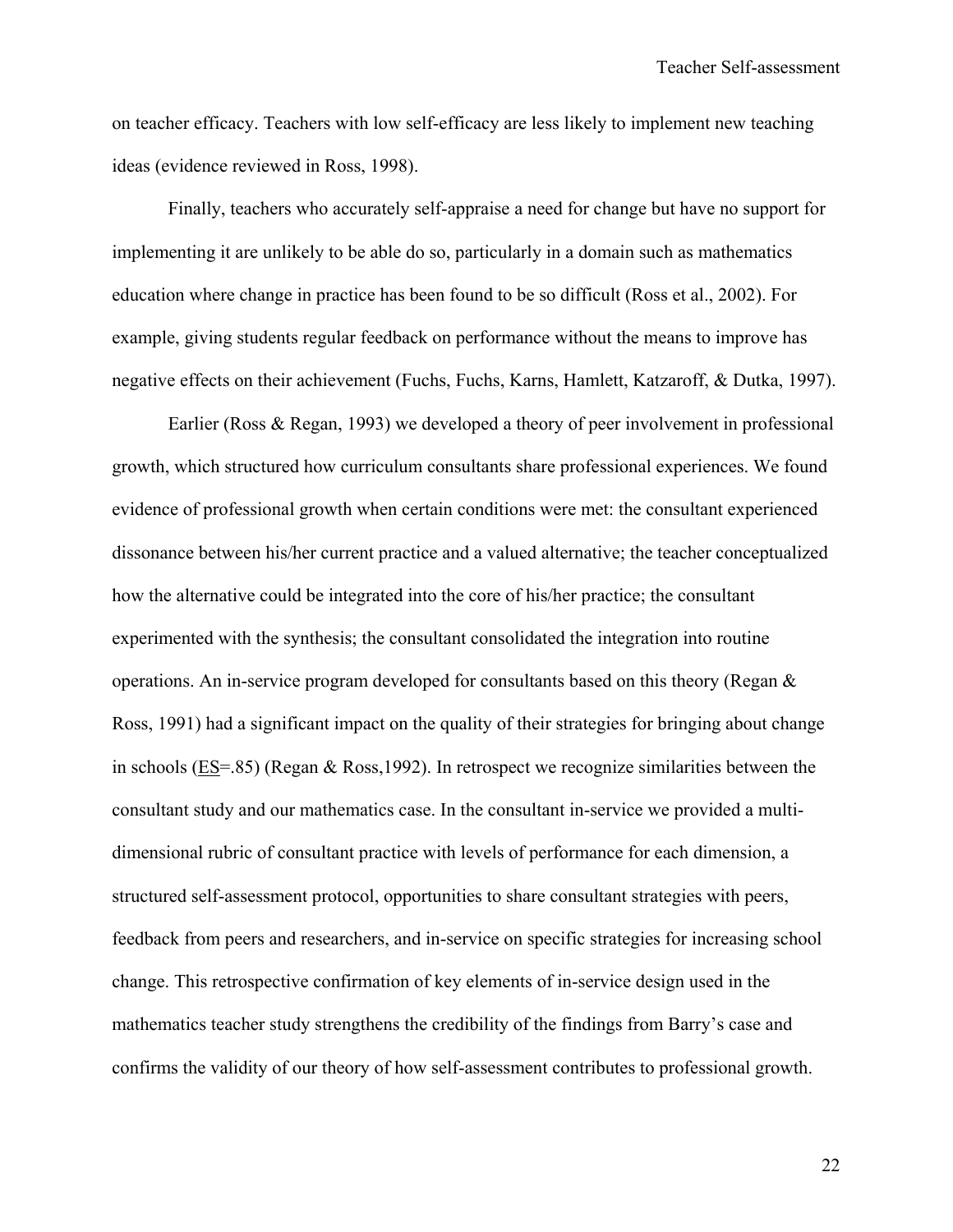The provision of a self-assessment tool based on well-defined teaching standards can strengthen in-service sessions that provide opportunities for teachers to observe one another and talk about classroom attempts to improve teaching.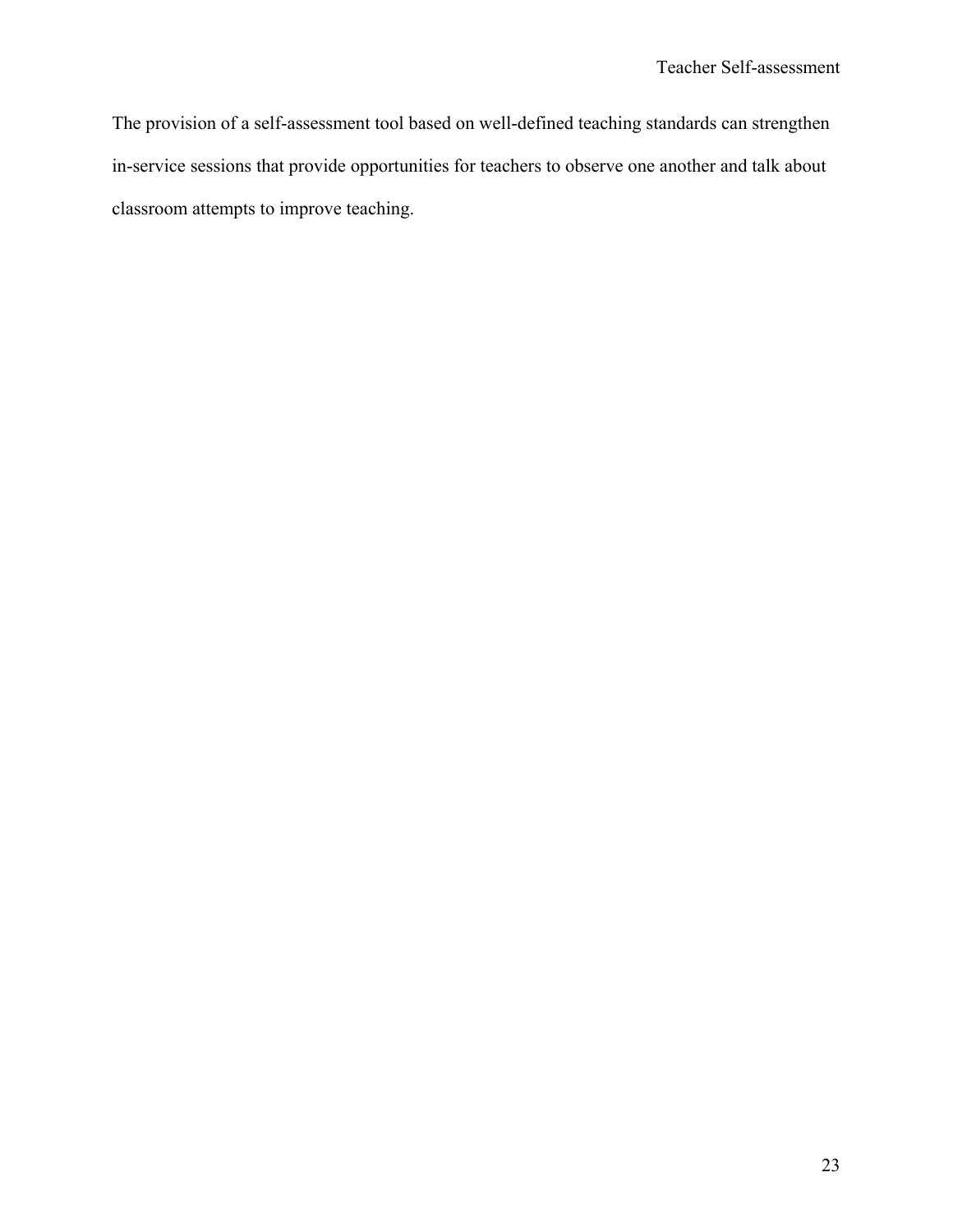### References

- Anderman, E. M., Anderman, L. H., & Griesinger, T. (1999). The relation of present and possible academic selves during early adolescence to grade point average and achievement goals. *Elementary School Journal, 100*(1), 3-18.
- Arter, J., Spandel, V., Culham, R., & Pollard, J. (1994, April). *The impact of training students to be self-assessors of writing*. Paper presented at the annual meeting of the American Educational Research Association, New Orleans.
- Bandura, A. (1993). Perceived self-efficacy in cognitive development and functioning. *Educational Psychologist, 28*(2), 117-148.
- Bandura, A. (1997). *Self-efficacy: The exercise of control*. New York: W. H. Freeman.
- Brouwers, A., & Tomic, W. (2000). A longitudinal study of teacher burnout and perceived selfefficacy in classroom management. *Teaching and Teacher Education, 16*(239-253).
- Cameron, J., & Pierce, W. (1994). Reinforcement, reward, and intrinsic motivation. *Review of Educational Research, 64*(3), 363-424.
- Cancro, G. (1992). *The interrelationship of organizational climate, teacher self-efficacy, and perceived teacher autonomy*. Unpublished doctoral dissertation, Fordham University, New York, NY.
- Chester, M., & Beaudin, B. (1996). Efficacy beliefs of newly hired teachers in urban schools. *American Educational Research Journal, 33*(1), 233-257.
- Czerniak, C., & Schriver-Waldon, M. (1991, April). *A study of science teaching efficacy using qualitative and qauntitative research methods.* Paper presented at the annual meeting of the National Association for Research in Science Teaching, Lake Geneva, WI.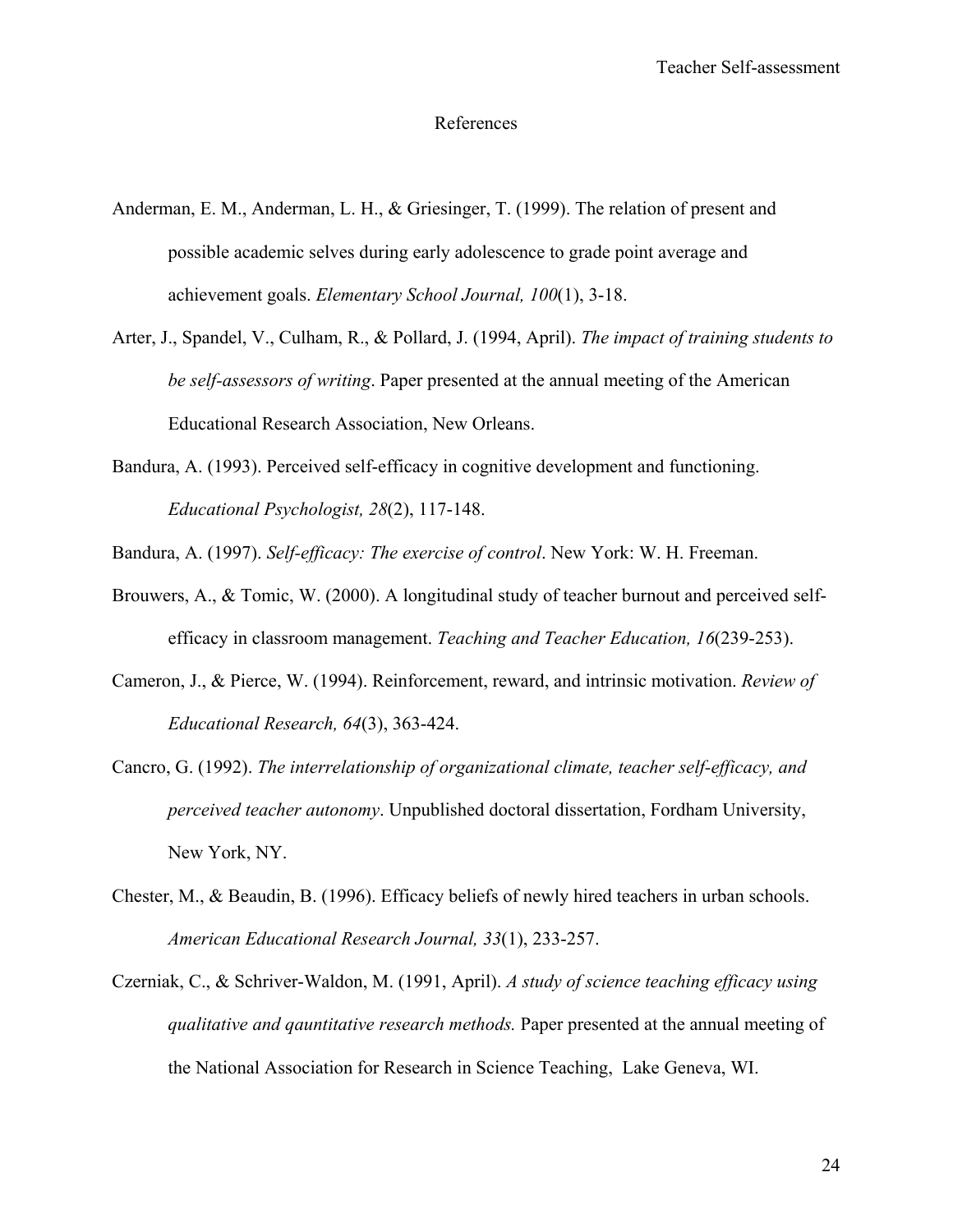- Falchikov, N., & Boud, D. (1989). Student self-assessment in higher education: A meta-analysis. *Review of Educational Research, 59*(4), 395-430.
- Fuchs, L. S., Fuchs, D., Karns, K., Hamlett, C., Katzaroff, M., & Dutka, S. (1997). Effects of task-focused goals on low-achieving students with and without learning disabilities. *American Educational Research Journal, 34*(3), 513-543.
- Goddard, R. D. (2001). Collective efficacy: A neglected construct in the study of schools and student achievement. *Journal of Educational Psychology, 93*(3), 467-476.
- Goddard, R. D. (2002b). A theoretical and empirical analysis of the measurement of collective efficacy: The development of a short form. *Educational and Psychological Measurement, 62*(1), 97-110.
- Goddard, R. D., Hoy, W. K., & Hoy, A. W. (2000). Collective teacher efficacy: Its meaning, measure, and impact on student achievement. *American Education Research Journal, 37*(2), 479-507.
- Herman, P., Meece, J. L., & McCombs, B. (2000, April). *Teacher experience and teacher efficacy: Relations to student motivation and achievement.* Paper presented at the annual meeting of the American Educational Research Association, New Orleans.
- Hickey, D. T., Kindfield, A. C. H., & Christie, M. A. T. (2003). Integrating curriculum, instruction, assessment, and evaluation in a technology-supported genetics learning environment. *American Educational Research Journal, 40*(2), 495-538.
- Imants, J., & Van Zoelen, A. (1995). Teachers' sickness absence in primary schools, school climate and teachers' sense of efficacy. *School Organization, 15*(1), 77-86.
- Kohler, F. W., Ezell, H. K., & Paluselli, M. (1999). Promoting changes in teachers' conduct of student pair activities: An examination of reciprocal peer coaching. *Journal of Special*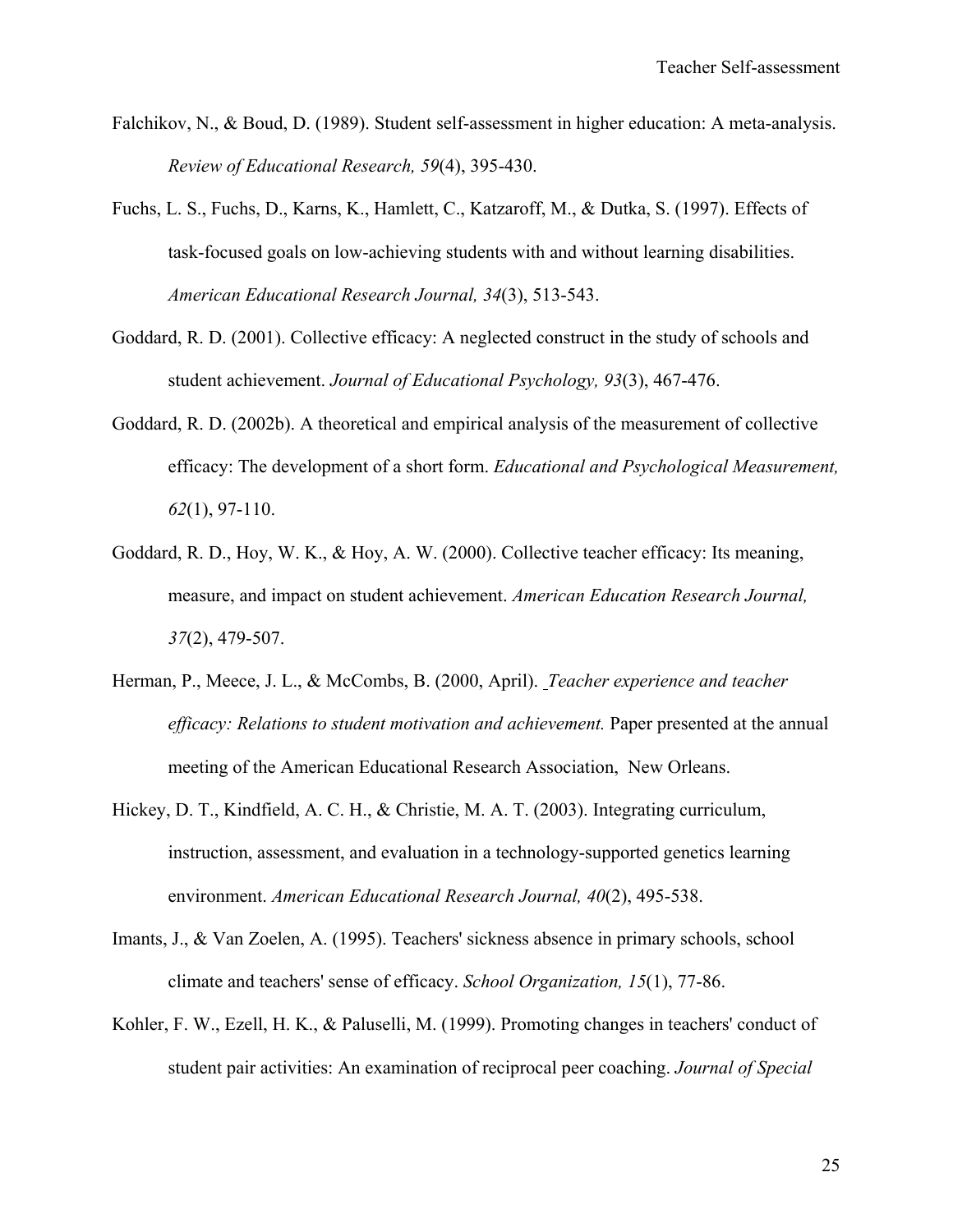*Education, 33*(3), 154-165, 88.

- Lepper, M. R., & Hodell, M. (1989). Intrinsic motivation in the classroom. In C. Ames, & R. Ames (Eds.), *Research on Motivation in Education (Volume 3)* (p. ??). San Diego: Academic Press.
- Licklider, B. L. (1995). The effects of peer coaching cycles on teacher use of a complex teaching skill and teachers' sense of efficacy. *Journal of Personnel Evaluation in Education, 9*(1), 55-68.
- Louis, K. S., & Marks, H. M. (1998). Does professional community affect the classroom? Teachers' work and student experience in restructuring schools. *American Journal of Education, 106*(4), 532-575.
- Mark, M. M., Henry, G. T., & Julnes, G. (2000). *Evaluation: An integrated framework for understanding, guiding, and improving policies and programs.* San Francisco: Jossey-Bass.
- Mascall , B. (2003). *Leaders helping teachers helping students: The role of transformational leaders in building teacher efficacy to improve student achievement.* Unpublished doctoral dissertation, University of Toronto, Toronto.
- McDonald, B., & Boud, D. (2003). The impact of self-assessment on achievement: The effects of self-assessment training on performance in external examinations. *Assessment in Education, 10*(2), 209-220.
- McDougall, D., Lawson, A., Ross, J., MacLellan, A., Kajander, A., & Scane, J. (2000). *A study on Impact Math implementation strategy for the Ontario Mathematics Curriculum Grades 7 & 8*. Toronto: OISE/UT.

McLymont, E. F., & da Costa, J. L. (1998, April). *Cognitive coaching the vehicle for*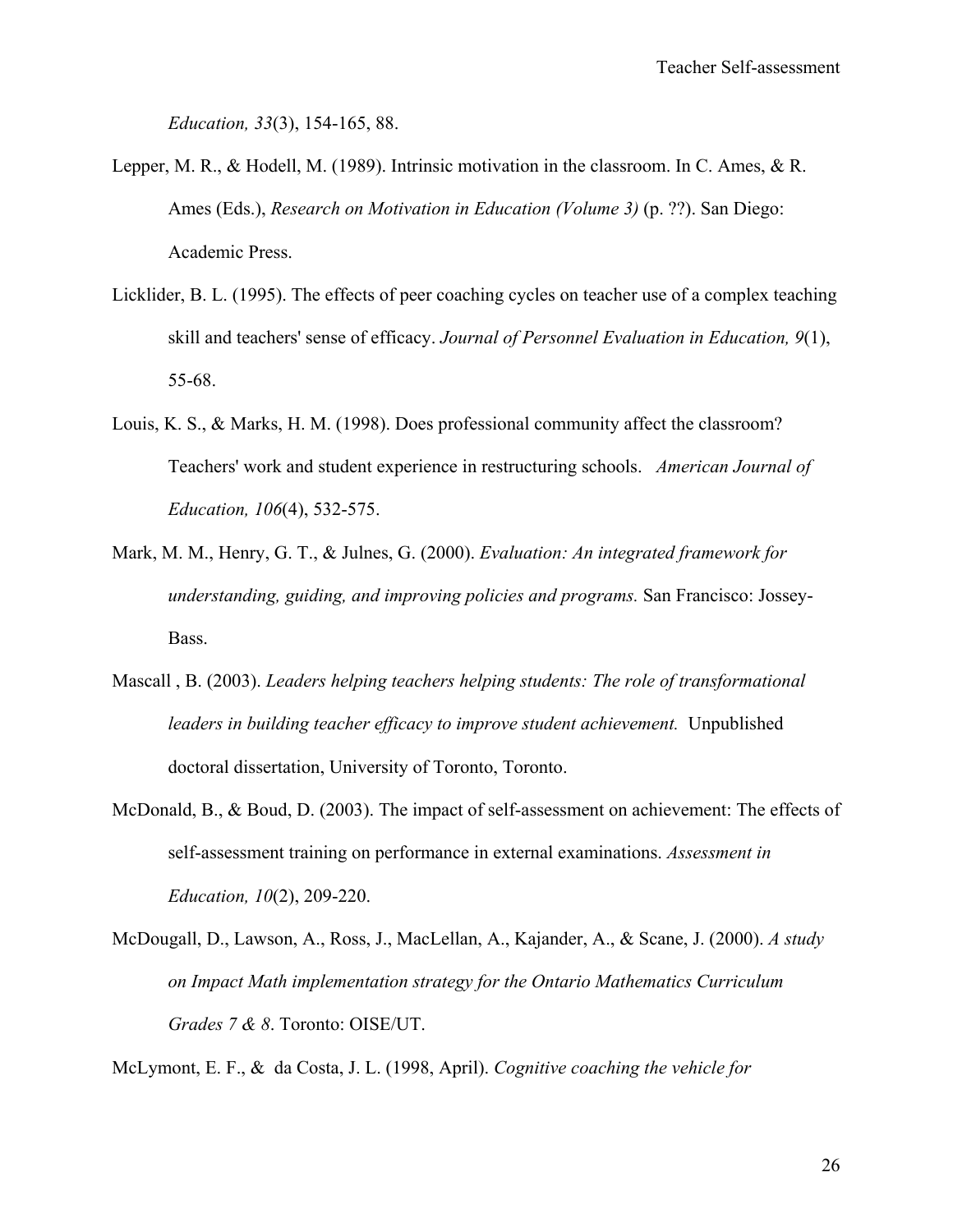*professional development and teacher collaboration*. Paper presented at the annual meeting of the American Educational Research Association, San Diego.

- Miles, M., & Hubberman, A. (1994). *Qualitative data analysis: An expanded source book.* 2nd edition. Beverly Hills, CA: Sage.
- Moore, W. P., & Esselman, M. E. (1994, April). *Exploring the context of teacher efficacy: The role of achievement and climate.* Paper presented at the annual meeting of the American Educational Research Association, New Orleans.
- Moore, W. P., & Esselman, M. E. (1992, April 20-24). *Teacher efficacy, empowerment, and a focussed instructional climate: Does student achievement benefit?* Paper presented at the annual meeting of the American Educational Research Association, San Francisco, CA.
- Morrison, G., Walker, D., Wakefield, P., & Solberg, S. (1994). Teacher preferences for collaborative relationships: Relationship to efficacy for teaching in prevention-related domains. *Psychology in the Schools, 31*, 221-231.
- Muijs, D., & Reynolds, D. (2001). *Being or doing: The role of teacher behaviors and beliefs in school and teacher effectiveness in mathematics, a SEM analysis*. Paper presented at the the annual meeting of the American Educational Research Association, Seattle.
- National Council of Teachers of Mathematics. (1989). *Curriculum and evaluation standards for school mathematics*. Reston, VA: National Council of Teachers of Mathematics.
- National Council of Teachers of Mathematics. (2000). *Principles and standards for school mathematics*. Reston, VA: National Council of Teachers of Mathematics.
- National Council of Teachers of Mathematics. (1991). *Professional standards for teaching mathematics*. Reston, VA: National Council of Teachers of Mathematics.

Raudenbush, S. W., Rowan, B., & Cheong, Y. (1992). Contextual effects on the self-perceived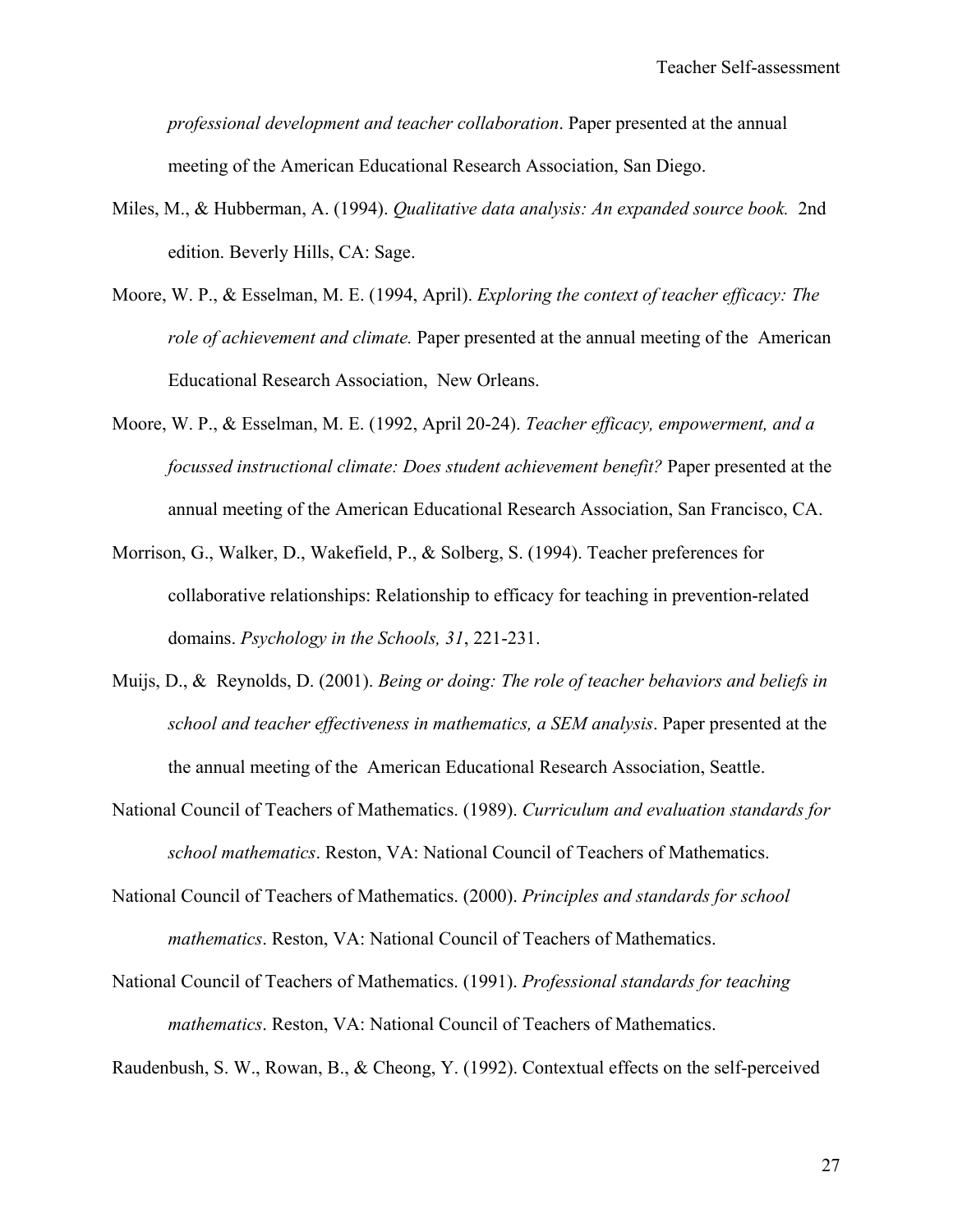efficacy of high school teachers. *Sociology of Education, 65*, 150-167.

- Riordan, J. E., & Noyce, P. E. (2001). The impact of two Standards-Based curricula on student achievement in Massachusetts. *Journal for Research in Mathematics Education, 32*(4), 368-398.
- Regan, E., & Ross, J. (1991). *Professional development activities for the reflective consultant*. Toronto: OISE Press.
- Regan, E. M., & Ross, J. A. (1992-a). Professional development for school consultants: An evaluation. *Alberta Journal of Educational Research, 38*(3), 189-204.
- Rosenholtz, S. J. (1989). *Teachers' workplace: The social organization of schools*. New York, NY: Longman.
- Ross, J. A. (1998a). The antecedents and consequences of teacher efficacy. In J. Brophy (Ed.), *Research on Teaching. Vol. 7.* (pp. 49-74). Greenwich, CT: JAI Press.
- Ross, J. A. (1992-b). Teacher efficacy and the effect of coaching on student achievement. *Canadian Journal of Education, 17*(1), 51-65.
- Ross, J. A., & Cousins, J. B. (1993a). Enhancing secondary school students' acquisition of correlational reasoning skills. *Research in Science & Technological Education, 11*(3), 191-206.
- Ross, J. A., Hogaboam-Gray, A., McDougall, D., & Bruce, C. (2001). The contribution of technology to the implementation of mathematics education reform: Case studies of grade 1-3 teaching . *Journal of Educational Computing Research, 26*(1), 123-140.
- Ross, J. A., Hogaboam-Gray, A., McDougall, D., & Le Sage, A. (2003). A survey measuring implementation of mathematics education reform by elementary teachers. *Journal of Research in Mathematics Education, 34*(4), 344-363.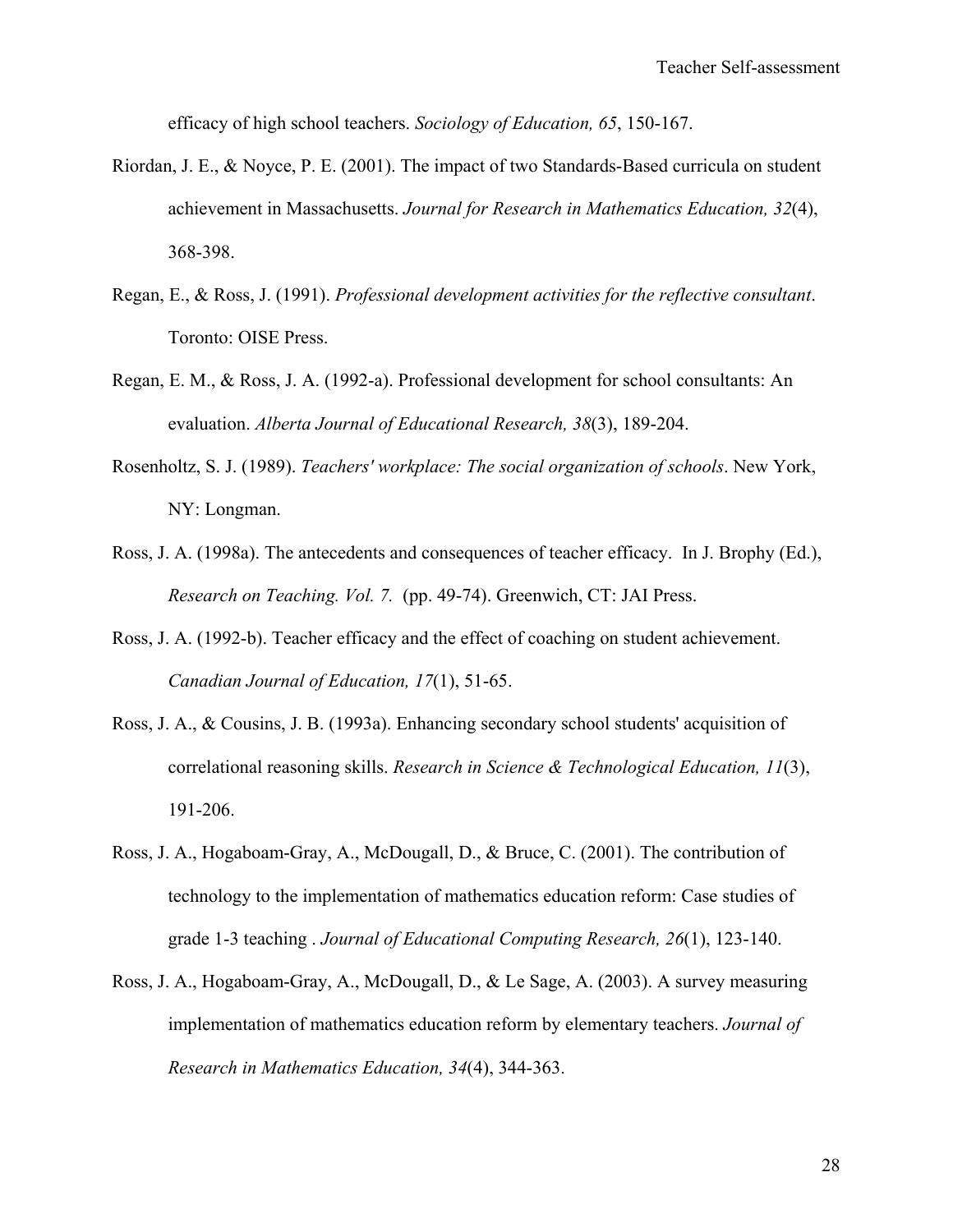- Ross, J. A., Hogaboam-Gray, A., & Rolheiser, C. (2002b). Student self-evaluation in grade 5-6 mathematics: Effects on problem solving achievement. *Educational Assessment, 8*(1), 43- 58.
- Ross, J. A., & McDougall, D. (2003). The development of education quality performance standards in grade 9-10 Mathematics teaching. Peterborough, ON: OISE/UT Trent Valley Centre.
- Ross, J. A., McDougall, D., & Hogaboam-Gray, A. (2002). Research on Reform in Mathematics Education, 1993-2000. *Alberta Journal of Educational Research, 48*(2), 122-138.
- Ross, J. A., & Regan, E. M. (1993a). Sharing professional experience: Its impact on professional development. *Teaching and Teacher Education, 9*(1), 91-106.
- Ross, J. A., Rolheiser, C., & Hogaboam-Gray, A. (1999). Effects of self-evaluation training on narrative writing. *Assessing Writing, 6*(1), 107-132.
- Ross, J. A., & Starling, M. (in press). Effects of self-evaluation training on achievement and selfefficacy in a computer-supported learning environment. *Computers in Human Behavior*.
- Schunk, D. H. (1981). Modelling and attributional effects on children's achievement: A selfefficacy analysis. *Journal of Educational Psychology, 73*(1), 93-105.
- Senger, E. S. (1998). Examining teacher and classroom supports for student invention. *The Proceedings of the International Group for the Psychology of Mathematics Education, North America, 20*, 234-243.
- Simon, M. A., & Tzur, R. (1999). Explicating the teacher's perspective from the researchers' perspectives: Generating accounts of mathematics teachers' practice. *Journal for Research in Mathematics Education, 30*(3), 252-264.

Soodak, L. C., & Podell, D. M. (1998). Teacher efficacy and the vulnerability of the difficult-to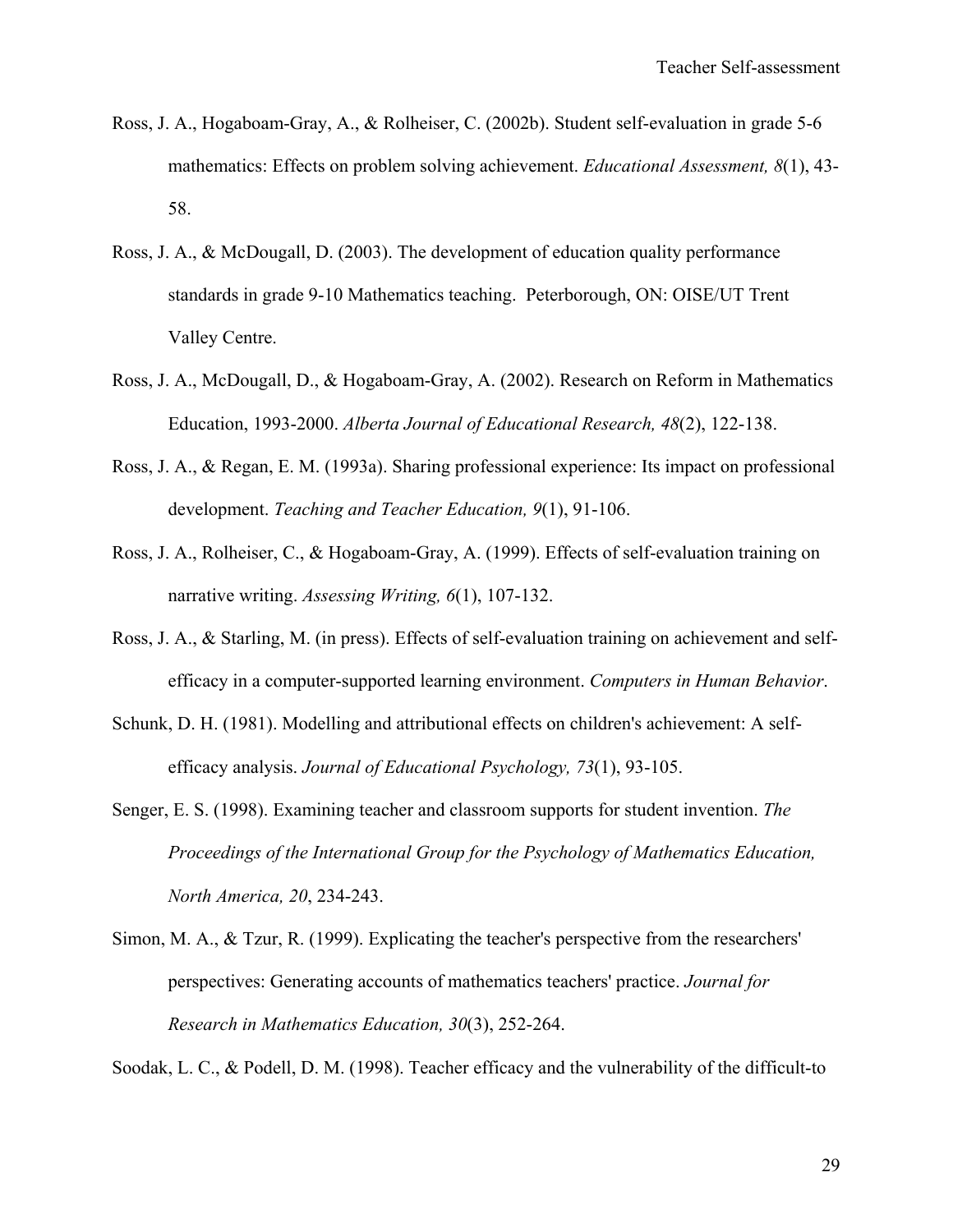teach student. In In J. Brophy (Ed.), *Advances in research on teaching. Vol. 7. Expectations in the classroom* (pp. 75-110). Greenwich, CT: JAI Press.

- Stipek, D., Recchia, S., & McClintic, S. (1992). Self-evaluation in young children. *Monographs of the Society for Research in Child Development, 57*, 1-84.
- Watson, S. (1991). *A study of the effects of teacher efficacy on the academic achievement of third-grade students in selected elementary schools in South Carolina*. Unpublished doctoral dissertation, South Carolina State College, Orangebury, SC. UMI 9230552.
- Wineburg, M. S. (1995, April). *The process of peer coaching in the implementation of cooperative learning structures*. Paper presented at the annual meeting of the American Educational Research Association, San Francisco.
- Wood, T., & Sellers, P. (1997). Deepening the analysis: A longitudinal assessment of a problembased mathematics program. *Journal for Research in Mathematics Education, 28*, 163- 186.
- Yin, R. (2003). *Case study research: Design and methods. 3rd edition*. Newbury Park, CA: Sage.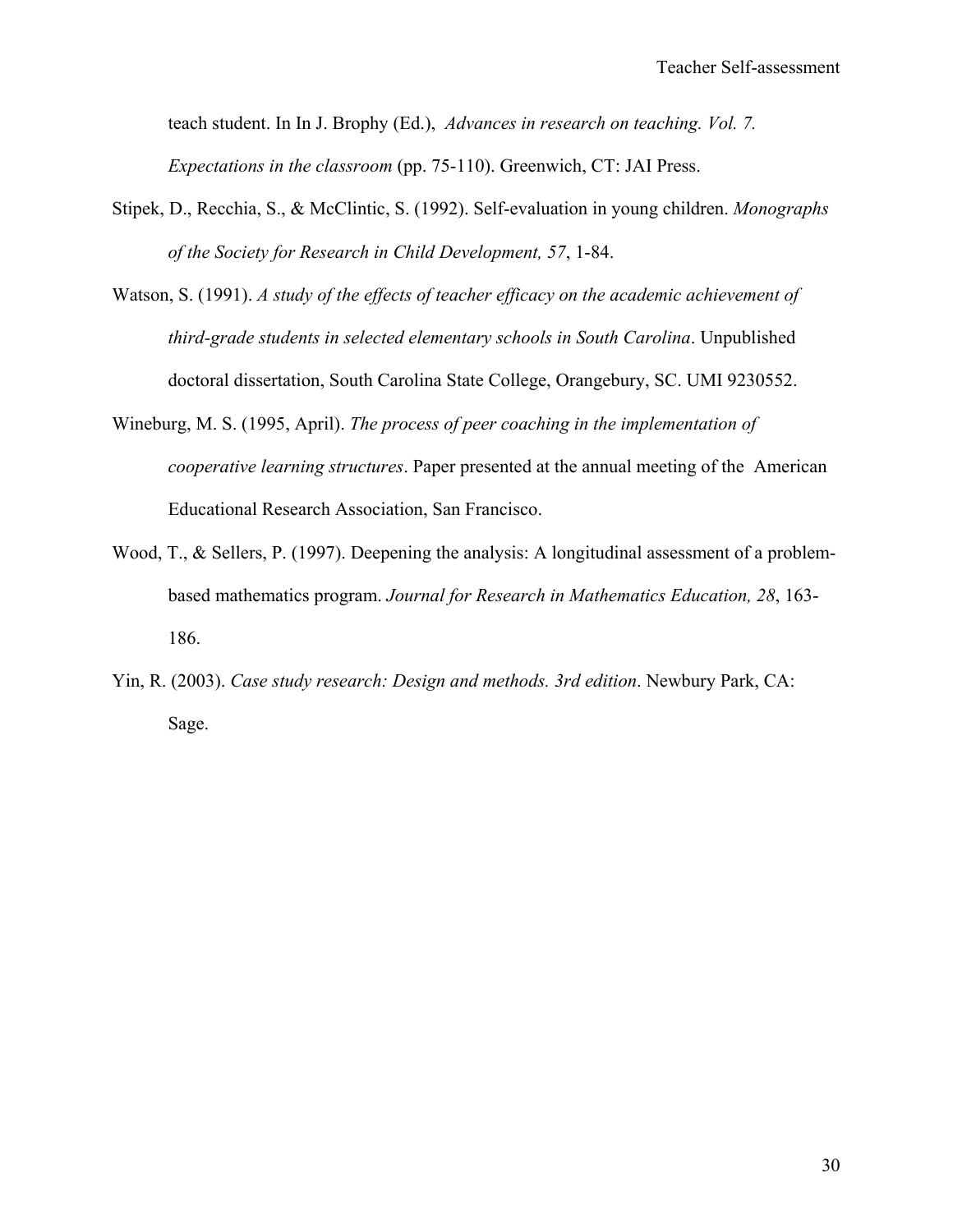| <b>Dimension</b> | Level 1       | Level 2             | Level 3                                 | Level 4                |
|------------------|---------------|---------------------|-----------------------------------------|------------------------|
| 9. Student       | The teacher's |                     | The teacher defines The teacher defines | The teacher negotiates |
| Assessment:      | criteria for  | the criteria for    | the criteria for                        | with students the      |
| Transparency     | assessing     | assessing student   | assessing student                       | criteria for assessing |
|                  | student work  | work before         | work and discloses                      | student work and the   |
|                  | are defined   | administering the   | the criteria and                        | assessment procedures  |
|                  | during        | assessment but      | assessment                              | before administering   |
|                  | marking.      | does not disclose   | procedures to                           | the assessment.        |
|                  |               | the criteria to the | students before                         |                        |
|                  |               | students            | administering the                       |                        |
|                  |               | beforehand.         | assessment.                             |                        |
|                  |               |                     |                                         |                        |

Table 1 Excerpt from Standards-Based Mathematics Teaching Rubric

From Ross & McDougall (2003).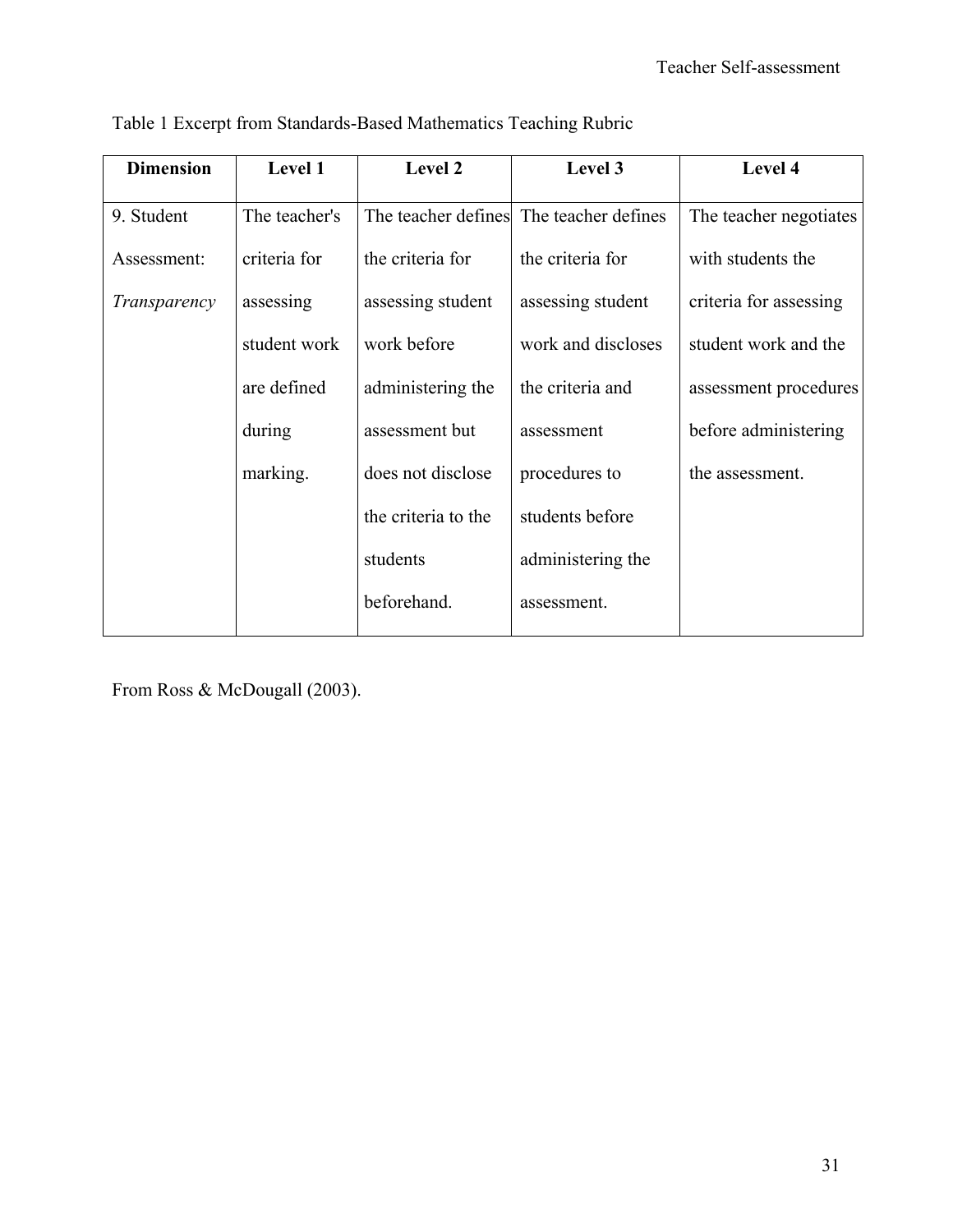

*Figure 1: Initial Model of Teacher Self-assessment as a Mechanism for Teacher Change*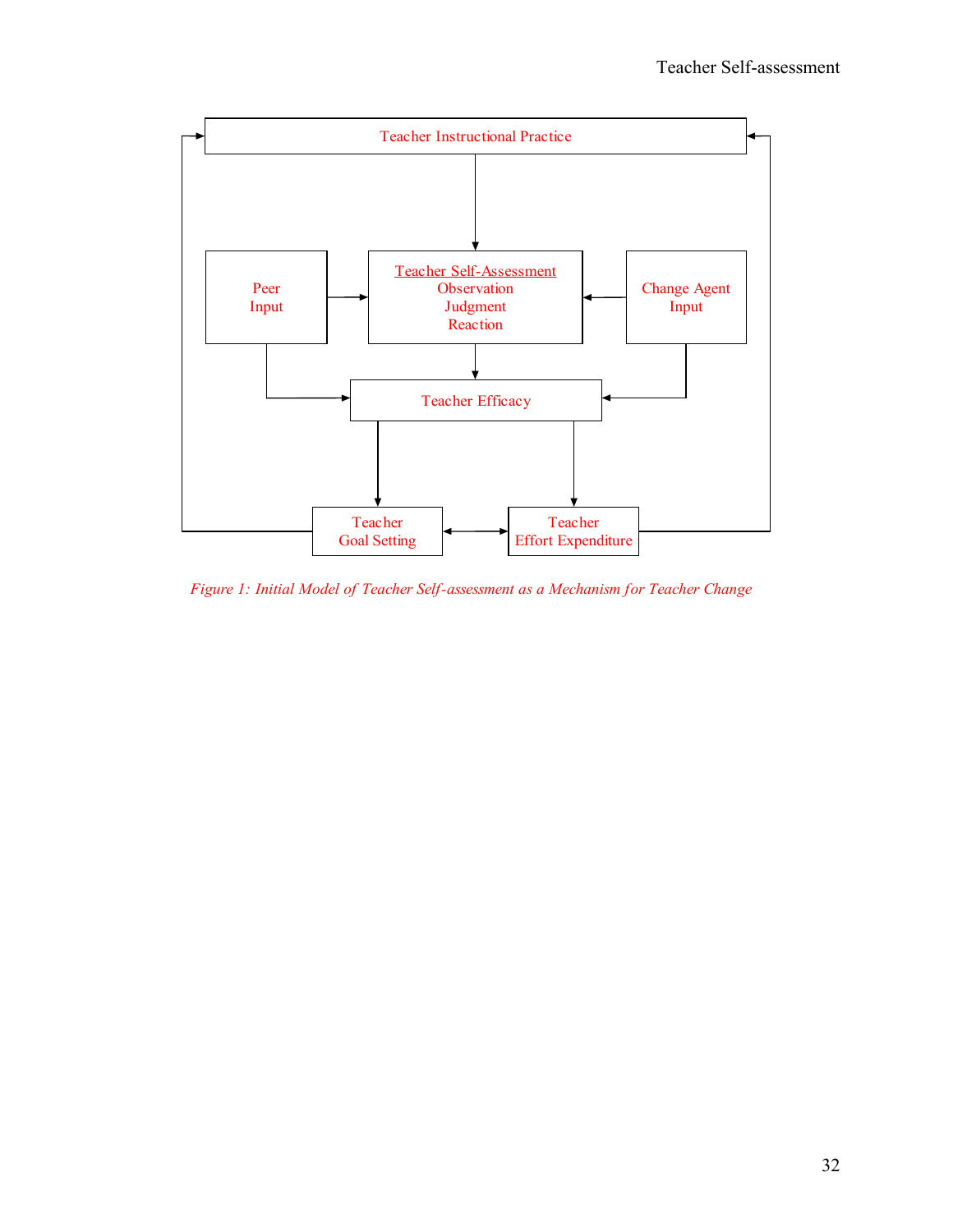

*Figure 2: Refined Model of Teacher Self-assessment as a Mechanism for Teacher Change*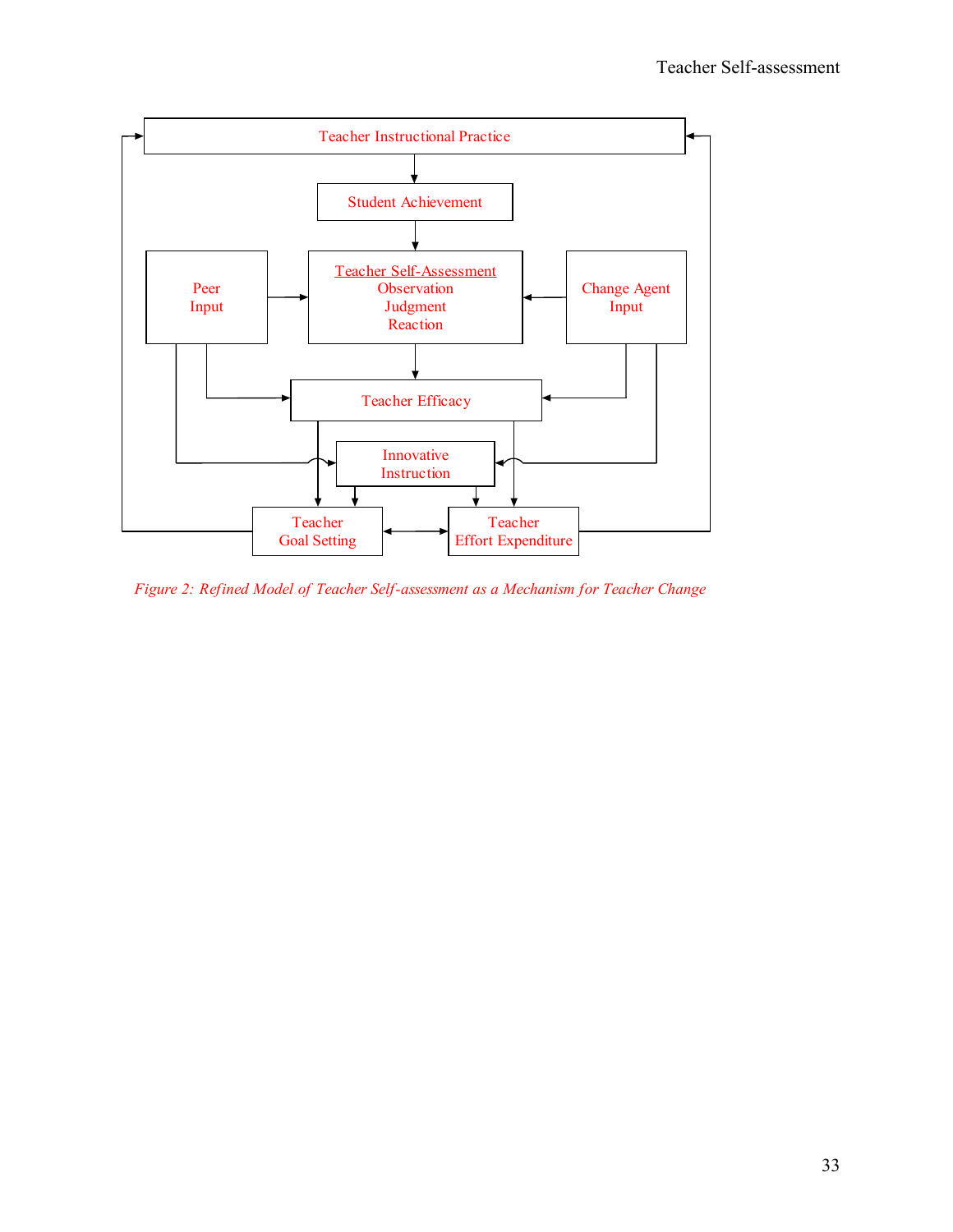# Appendix: Observation Template and Coding Scheme

Example of Observation Template

**Dimension 9: Student Assessment** 

*Refers to how the teacher collects and interprets data on the quality of student performance. (may require discussion with teacher and / or students)* 

## **Guiding Questions**

- What assessment strategies are observable in the classroom / in teacher-student interaction?
- Are students involved in the assessment design process?
- Are students involved in self and / or peer assessment?
- Are students aware of how they are being assessed?
- Are a variety of assessment strategies implemented?

### **Possible Evidence**

- Evidence of rubrics in use (several levels of performance described)
- Teacher records observations during and / or after class
- Students use assessment tools such as portfolios, learning logs, journals
- Students provided with frameworks (verbal or written) to engage in self-assessment or peer assessment

- Students participate in negotiating evaluation schemes with the teacher

### **Observations**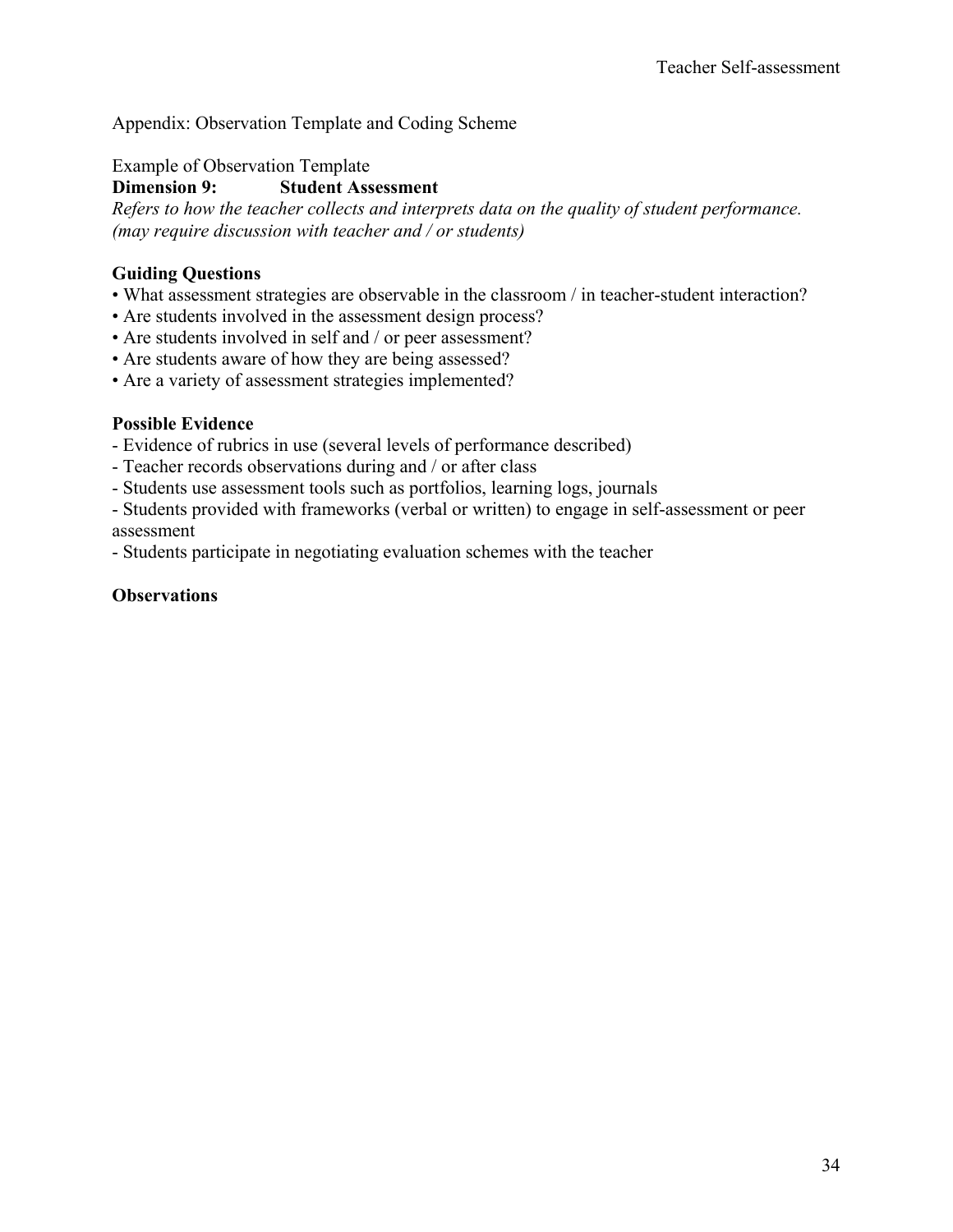# **Coding Scheme**

The coding scheme for the first two research questions (In what ways did Barry think he had changed? To what extent did our observations confirm or disconfirm Barry's claims about change?) was driven by our rubric; i.e., our theoretical framework for representing variation in mathematics teaching. Each chunk (e.g., interview utterance or observed vignette) was identified as one of the following 18 codes. Since the dimensions of our rubric overlap, we also assigned additional codes to the same chunk if the additional code was one of the target dimensions for that teacher. (D=rubric dimension)

- D1 Scope
- D2 Opportunity to Learn
- D3 Confidence
- D4a Tasks Strategies
- D4b Tasks Representations
- D5 Constructing Knowledge
- D6 Teacher's Role
- D7a Tools Manipulative Use
- D7b Tools Technology Use
- D8a Student Interaction Instruction
- D8b Student Interaction Tasks
- D8c Student Interaction Communication
- D9a Assessment Purpose
- D9b Assessment Transparency
- D9c Assessment Variety
- D10a Disciplinary Knowledge Dynamic
- D10b Disciplinary Knowledge Connections
- D11 used for other important dimensions of mathematics programs that were not included in our rubric, e.g., classroom management

The coding scheme for the third research question (What factors contributed to and/or impeded teacher change?) was driven by the elements of our treatment design. The first seven factors identify elements of our intervention that might influence teacher practice (particularly a change). The last three factors identify variables other than the elements of our intervention that might influence teacher practice.

Intervention elements:

- TREAT the treatment as a whole, without differentiating elements of it
- PC peer conferencing
- RU rubric for implementing Standards-Based teaching
- SA self-assessment tools
- INF information about Standards-based teaching, i.e., workshops and interaction with individual researchers
- RES being observed or interviewed by the researcher